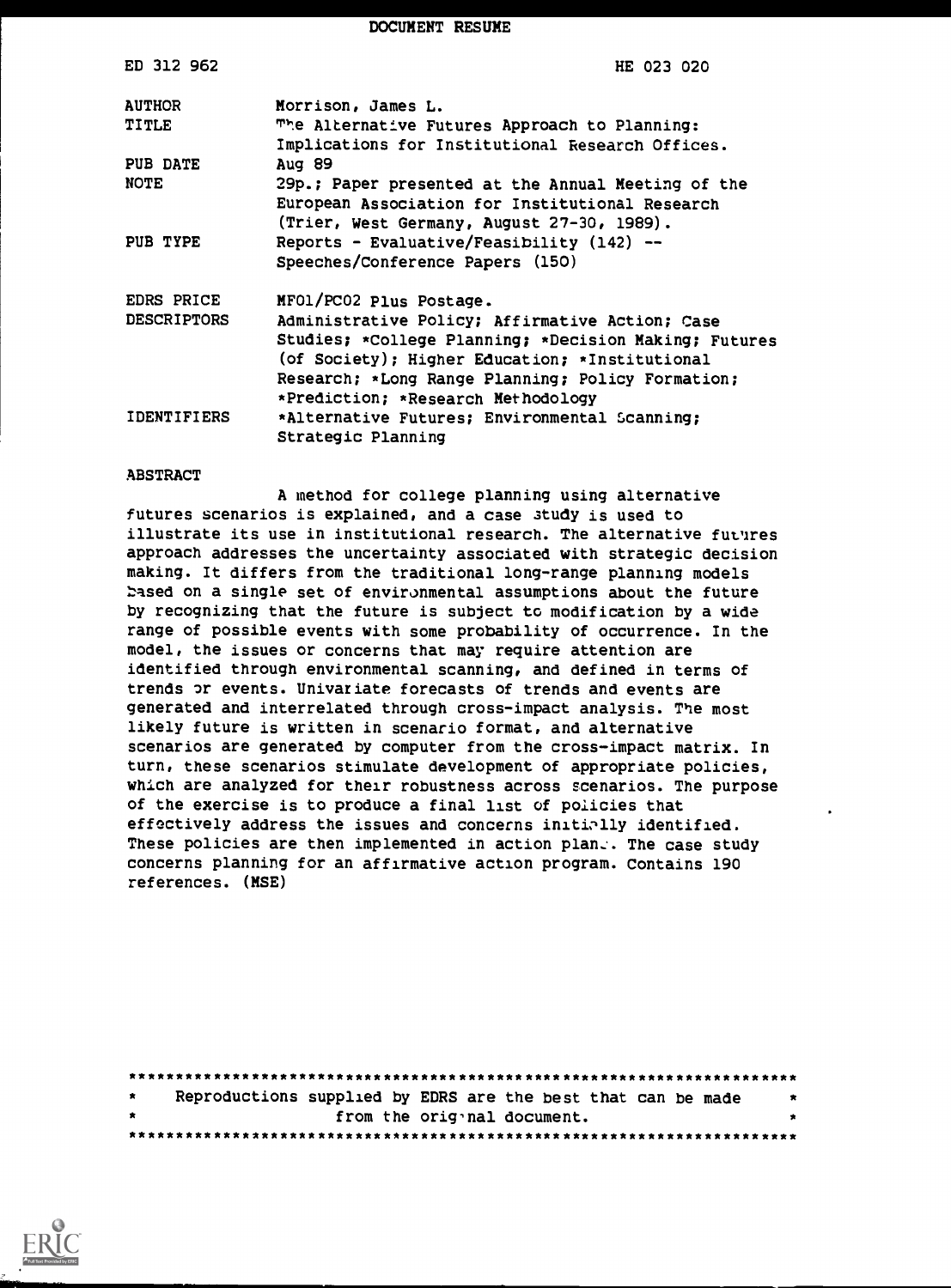# THE ALTERNATIVE FUTURES APPROACH TO<br>PLANNING: IMPLICATIONS FOR INSTITUTIONAL IMPLICATIONS FOR INSTITUTIONAL RESEARCH OFFICES

James L. Morrison Professor of Education The University of North Carolina at Chapel Hill CB 3500 Peabody Hall Chapel Hill, NC 27599 919 966-1354

"PERMISSION TO REPRODUCE THIS MATERIAL HAS BEEN GRANTED BY

 $unies$ <u>Morrigon</u>

TO THE EDUCATIONAL RESOURCES INFORMATION CENTER (ERIC)"

U S DEPARTMENT OF EDUCATION OM,. of Educatronal Research and Improvement EDUCATIONAL RESOURCES INFORMATION CENTER (ERIC)

This document has been reproduced as received from the person or organaabon originating it

r Minor changes have been made to improve reproduction Cluallt1l

Points 01 view or opinions Stated m this docu ment do not necessarily represent official OE RI pOsMon or policy

Paper presented at the annual meeting of the European Association for Institutional Research, 27-30 August, Trier, FRG

 $\blacksquare$ 

2 BEST COPY AVAILABLE

020 023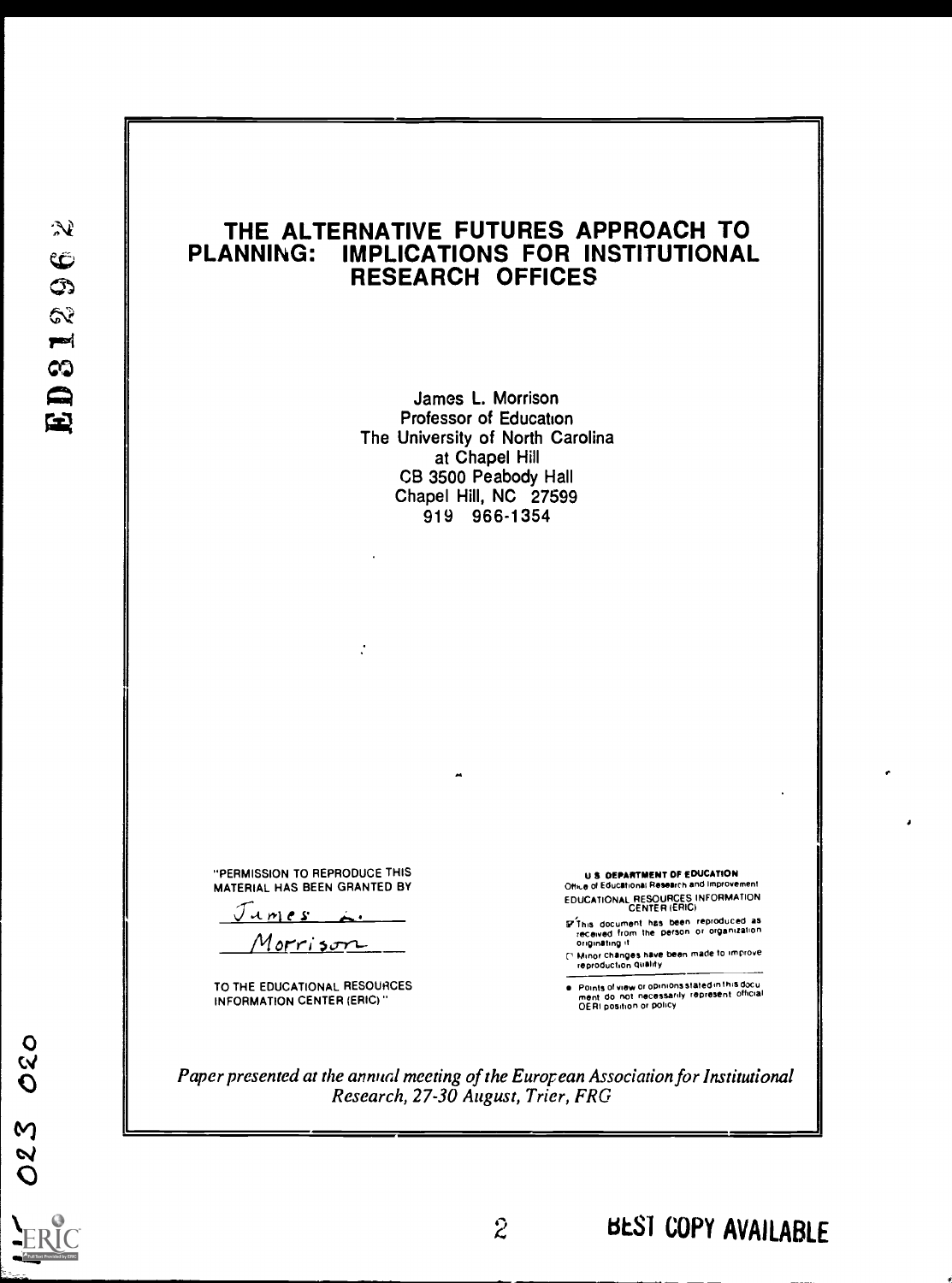# THE ALTERNATIVE FUTURES APPROACH TO PLANNING: IMPLICATIONS FOR INSTITUTIONAL RESEARCH OFFICES

The external environment of higher education is charac terazed by change and turbulence. College and university administrators in all Western countries have witnessed major shifts in the demographics of their institutions' clientele. External agencies have tightened their control of policymaking and fiscal decisions made by the institutions; there has been growing criticism of the value of the curriculum offered and the quality of instruction. The role of education has taken on new importance in the increasingly competitive environment of the global economy. Less obvious, but no less significant, there has been a pervasive spread of electronic technologies throughout society, challenging the dominant instructional and managerial paradigm found in the majority of colleges and universities, and creating both vulnerabilities and opportunities for all institutions of higher learning.

This phenomenon has led to a recognition among administrators and organizational theorists of the need for a comprehensive approach to institutional research and planning that emphasizes sensitivity to the effects of environmental shifts on the strategic position of the institution (Ellison, 1977; Cope, 1988). An analysis of the organization's environment is critical in accurately assessing the opportunities and threats and in developing the strategic policies necessary to adapt to both internal and external environments.

The first objective of this paper is to describe the alternative futures model, a planning model that institutional leaders can employ in dealing with the level of uncertainty associated with strategic decision-making. This model varies from traditional long-range planning models based upon a single setof environmental assumptions about the future in recognizing that although the future is a continuation of existing trends, it is subject to modification by events that have some probability of occurrence. Indeed, environmental uncertainty is caused by potential events. We cannot predict the future, because uncertainty is a product of our incomplete understanding of trends, potential events and their interrelationships. The alternative futures approach enables us, however, to use the best available information we have to anticipate plausible alternative futures and, thereby, expand our vision to stimulate creative strategic planning.

The second objective of this paper is to demonstrate the application of the alternative futures model in a detailed case study that illustrates the data collection and analyses requirements for an office of institutional research. The conclusion will discuss the implications of the alternative

futures approach for offices of institutional research.

### The Alternative Futures Planning Model

The alternative futures planning model is based upon a number of assumptions, among them the following (Boucher and Morrison, 1989):

The future cannot be predicted, but it can be forecasted probabilistically, taking explicit account of uncertainty.

Forecasts must sweep widely across possible future developments in such areas as demography, values and lifestyles, technology, economics, law and regulation, and institutional change.

 $\bullet$ Alternative futures including the "most likely" future are defined primarily by human judgment, creativity, and imagination.

The aim of defining alternative futures is to try to  $\bullet$ determine how to create a better future than the one that would materialize if we merely kept doing essentially what is presently being done.

The alternative futures model is shown in Figure 1. Basically, the model states that from our experiences or through environmental scanning we can identify issuesor concerns that may require attention. These issues/concerns are then defined in terms of their component parts—trends and events. Univariate forecasts of trends and events are generated and subsequently interrelated through crossimpact analysis. The "most likely" future is written in a scenario format from the univariate trend and event forecasts; outlines of alternative scenarios to that future are generated by computer simulations from the cross-impact matrix. In turn, these scenarios stimulate the development of policies appropriate for each scenario. These policies are analyzed for their robustness across scenarios. The purpose of the entire exercise is to derive a final list of policies that effectively address the issues and concerns identified in the initial stage of the process. These policies are then implemented in *action plans*.

## Issue Identification

A wide range of literature provides insights into how issues are recognized by decisionmakers. Included is literature related to problem sensing and formulation (Kiesler and Sproull, 1982; Lyles and Mitroff, 1980; Pounds, 1969),

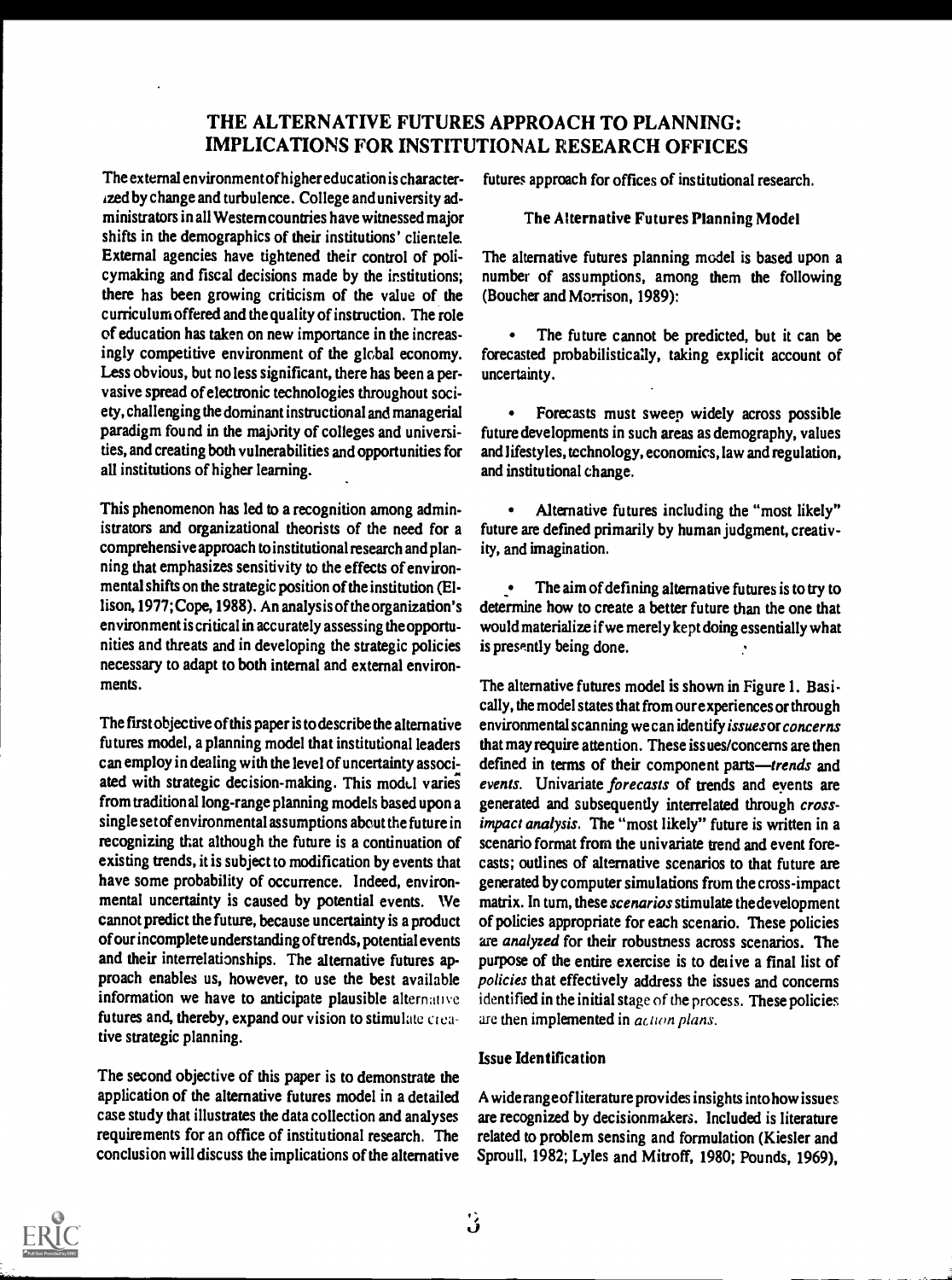hani, and Theoret, 1976; Segev, 1976), and environmental scanning (Aguilar, 1967; Kefalas and Schoderbeck, 1973; King, 1982). Regardless of how issues are id 'utified, there is agreement that inconsistencies perceived within the environment stimulate the decisionmaker to further examine the issue (Dutton and Duncan, 1987).

**V** cal for effective strategic planning. A central tenet of  $\Sigma$  ganizational strategist is to find and create an alignment The articulation of issues/concerns is particularly critistrategic management pervading both the literature of organizational theory (Lawrence and Lorsch, 1967) and traditional business policy (Andrews, 1971) is that the proper match between an organization's external conditions and its internal capabilities is critical to its performance. Accordingly, the primary responsibility of the orbetween the threats and opportunities inherent in the environment and the strengths and weaknesses unique to the organization (Thompson, 1967).

> A number of writers have recognized that the strategist's perceptions of the environment and the uncertainty it represents to the organization are key to the strategymaking process (Aguilar, 1967; Anderson and Paine, 1975; Bourgeois, 1980; Hambrick, 1982). Hatten and Schendel (1975) and Snow (1976) further suggest that the effectiveness of the strategy an organization pursues is dependent upon the strategist's ability to identify and evaluate major discontinuities in the environment. This ability is dependent upon the experience the strategist brings to this task as well as his or her ability to systematically scan the contemporary external environment.

### Scanning

A major tool to identify discontinuities in the external environment is environmental scanning. Aguilar (1967) defined environmental scanning as the systematic collection of external information in order to lessen the randomness of information flowing into the organization. According to Jain (1984), most environmental scanning systems fall into one of four stages: primitive, ad hoc, reactive, and proactive. In the primitive stage, the environment is taken as unalterable. There is no attempt to distinguish between strategic and nonstrategic information; scanning is passive and informal. In the ad hoc stage, areas are identified for careful observation, and there are attempts to obtain information about these areas (e.g., through electronic data base searches), but



EXPERIENCE / SCANNING

ISSUES / CONCERNS

DEFINED AS

 $\bullet$  and  $\bullet$  and  $\bullet$  and  $\bullet$  and  $\bullet$  and  $\bullet$  and  $\bullet$  and  $\bullet$  and  $\bullet$  and  $\bullet$  and  $\bullet$  and  $\bullet$  and  $\bullet$  and  $\bullet$  and  $\bullet$  and  $\bullet$  and  $\bullet$  and  $\bullet$  and  $\bullet$  and  $\bullet$  and  $\bullet$  and  $\bullet$  and  $\bullet$  and  $\bullet$  and  $\bullet$ 

DEFINED AS

FIGURE 1 Alternative Futures Planning Model (Note. Modified from Boucher and Morrison, 1989 )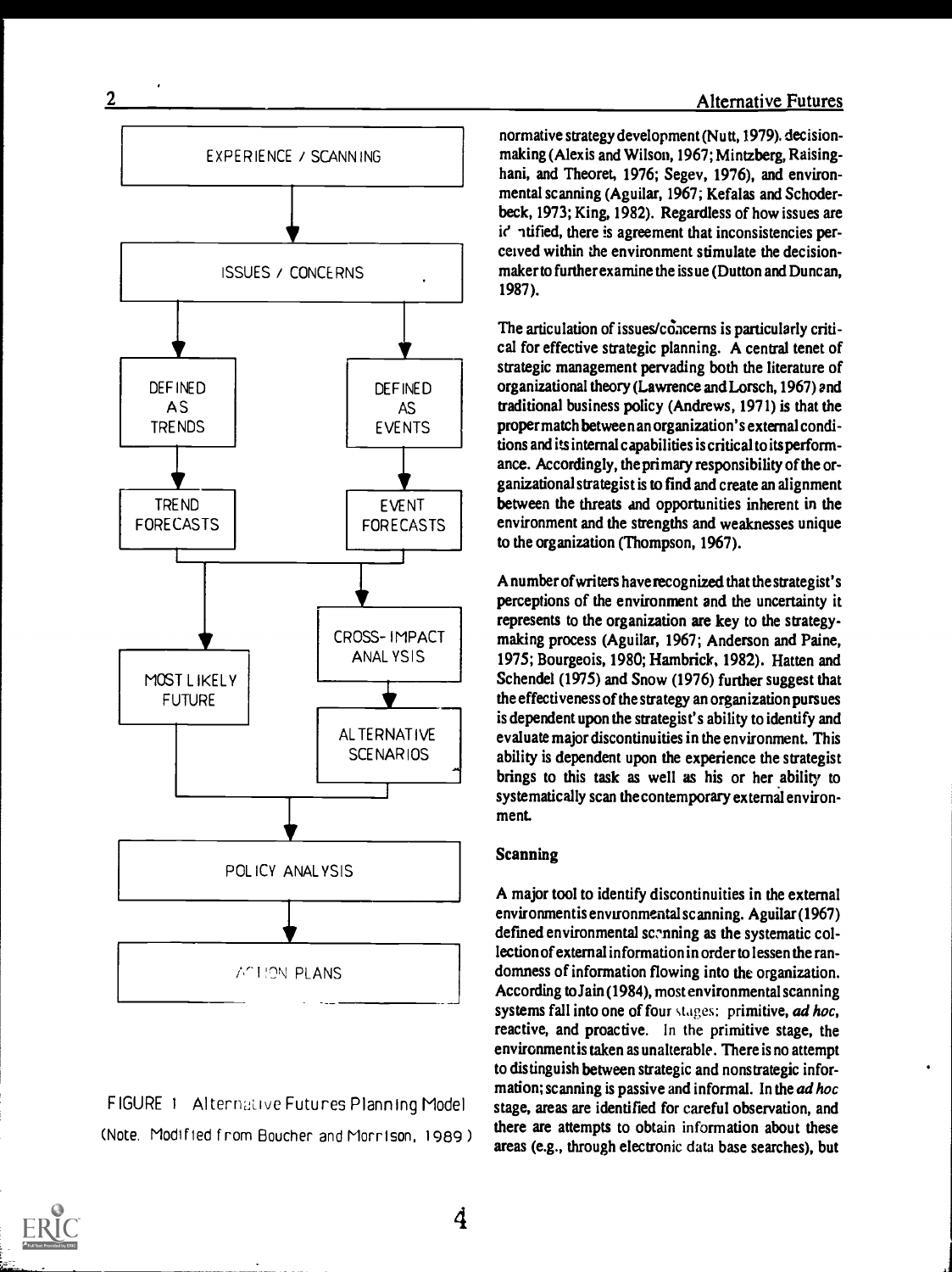no formal system to obtain this information is instituted. In the reactive stage, efforts are made to continuously monitor the environment for information about specific areas. Again, a formal scanning system is not utilized, but an attempt is made to store, analyze, and comprehend the material. In the *proactive* stage, a formal search replaces the informal searches characteristic of the earlier stages. Moreover, a significanteffort is made to incorporate resulting information into the strategic planning process.

Aguilar suggests that environmental assessment is more effective where a formal search replaces the informal search of the environment. The formal search uses information sources covering all sectors of the external environment (social, technological, economic and political) from the task environment to the global environment. A comprehensive system includes specifying particular information resources (e.g., print, TV, radio, conferences) to be systematically reviewed for impending discontinuities. Examples of such systems are found mainly in the corporate world (e.g., United Airlines, General Motors); less comprehensive systems are now appearing in colleges and universities (Hearn and Heydinger, 1985; Morrison, 1987), although recent literature advocates establishing formal environmental scanning systems to alert administrators to emerging issues (Cope, 1988; Keller, 1983; Mornson, 1987).

## Structuring Issues

 $\ddot{\cdot}$ 

Issues may be structured by identifying their parts as trends or events. Trends are a series of social, technological, economic, or political characteristics that can be estimated and/or measured over time. They are statements of the general direction of change, usually gradual and longterm, and reflect the forces shaping the region, nation, or society in general. This information may be subjective or objective. For example, a subjective trend is the level of support for a public college by the voters in the state; an objective trend would be the amount of funding provided to all public institutions in the state. An event is a discrete, confirmable occurrence that makes the future different from the past. An example would be: "Congress mandates a period of national service for all 17-20 year olds."

Structuring the issues involved in the planning problem includes developing a set of trends that measure change in individual categories, along with a set of possible future events that, if they were to occur, might have a significant effect on the trends, or on other events. The trend and event set is chosen to reflect the complexity and multidimensionality of the category. Ordinarily, this means that the trends and events will describe a wide variety of social, technological, economic, and political factors in the regional, national and global environment.

## Forecasting

Having defined the trend and event sets, the next step is to forecast subjectively the items in each of these sets over the period of strategic interest (e.g., the next 15 years). For trends, the likely level over this period is projected. This is an e.ploratory forecast. It defines our expectation, not our preference. (Normative forecasts define the future as we would like it to be with the focus on developing plans and policies to attain that future.) Similarly, the cumulative probability of each event over the period of interest is estimated, again on the same assumption.

It is important to distinguish between the terms "prediction" and "forecast." Science def ends upon theoretical explanation from which predictions can be made. With respect to the future, a prediction is an assertion about how some element of "the" future will materialize. In contrast, a forecast is a probabilistic statement about some element of a possible future. The underlying form of a forecast statement is, "If A occurs, plus some allowance for unknown or unknowable factors, then maybe we can expect B or something very much like B to occur, or at least B will become more or less probable."

It is also important to distinguish the criteria for judging predictions and forecasts. Predictions are judged on the basis of their accurac. Forecasts are judged, according to Boucher (1984, as reported in Boucher and Morrison, in press), on the following criteria:

1. Clarity. Are the object of the forecast and the forecast itself intelligible? Is the forecast clear enough for practical purposes? Users may, for example, be incapable of rigorously defining "GNP" or "the strategic nuclear balance," but they may still have a very good ability to deal with forecasts of these subjects. On the other hand, they may not have the least familiarity with the difference between households and families, and thus be puzzled by forecasts in this area. Do users understand how to interpret the statistics used in forecasting (i.e., medians, interquartile ranges, etc.)?

2. Intrinsic credibility. To what extentdo the results make sense to planners? Do the results have face validity?

3. Plausibility. To what extent are the results consistent with what the user knows about the world outside of the scenario and how this world really works or may work in the future?

4. Policy relevance. If the forecasts are believed to be plausible, to what extent will they affect the successful achievement of the user's mission or assignment?

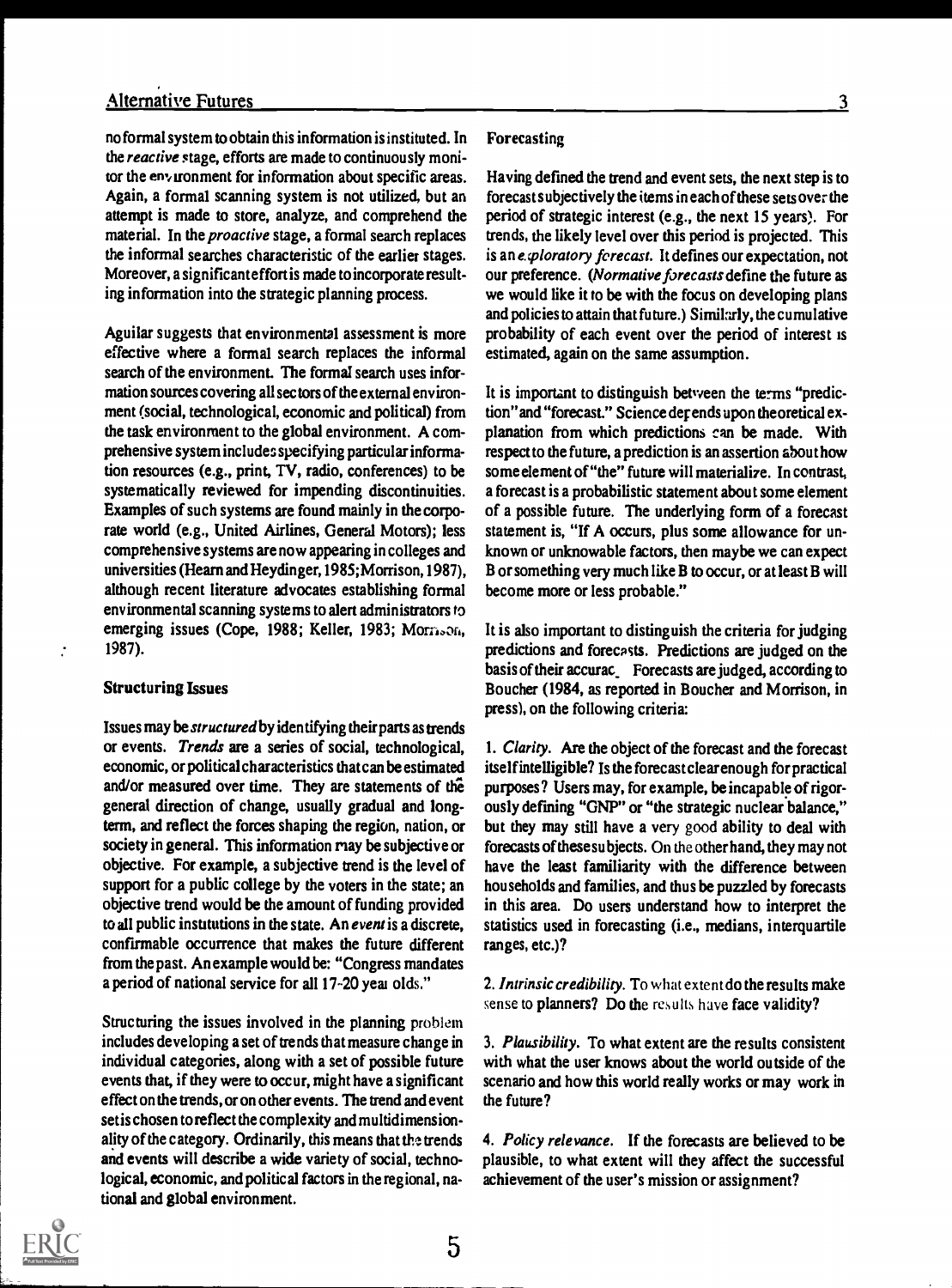5. Urgency. To what extent do the forecasts indicate that, if action is required, time must be spent quickly to develop and implement the necessary changes?

6. Comparative advantage. To what extent do the results provide a better foundation now for investigating policy options than other sources available to the user today ? To what extent do they provide a better foundation now for future efforts in forecasting and policy planning?

7. Technical quality. Was the process that produced the forecasts technically sound? To what extent are the basic forecasts mutually consistent?

These criteria should be viewed as filters. To reject a forecast requires making an argument that shows that the item(s) in question cannot pass through all or most of these filters. A "good" forecast is one that survives such an assault; a "bad" forecast is one that does not (Boucher and Neufeld, 1981).

Boucher and Neufeld stress that it is important to communicate to decisionmakers that forecasts are transitory and need constant adjustment if they are to be helpful in guiding thought and action. It is not uncommon for forecasts to be criticized by decisionmakers. Common criticisms are: that the forecast is obvious; it states nothing new; it is too optimistic, pessimistic, or naive; it is not credible because obvious trends, events, causes, or consequences were overlooked. Such objections, far from undercutting the results, facilitate thinking strategically. The response to these objections is simple: If something important is missing, add it.  $\Delta f$  something unimportant is included, strike it. If something important is included but the forecast seems obvious, or the forecast seems highly counterintuitive, probe the underlying logic. If the results survive, use them. If not, reject or revise them (Boucher and Morrison, in press).

A major objective of forecasting is to define alternative futures, not just the "most likely" future. The development of alternative futures is central to effective strategic decision-making (Coates, 1985). Since there is no single predictable future, organizational strategists need to formulate strategy within the context of alternative futures (Heydinger and Zenter, 1983;Linneman and Klein, 1979). To this end, it is necessary to develop a model that will make it possible to show systematically the interrelationships of the individually forecasted trends and events.

## Cross-Impact Analysis

This model is a cross-impact model. The essential idea behind a cross-impact model is to define explicitly and

completely the pairwise causal connections within a set of forecasted developments. In general, this process involves asking how the prioroccurrence of a particu lar event might affect other events or trends in the set. When these relationships have been specified, it becomes possible to let events "happen"—either randomly, in accordance with their estimated probability, or in some prearranged way and then trace out a new, distinct, plausible and internally consistent set of forecasts. This new set represents an alternative to the comparable forecasts in the "most likely" future (i.e., the "expected" future). Many such alternatives can be created. Indeed, if the model is computer-based, the number will be virtually unlimited, given even a small base of trends and events and a short time horizon (e.g., the next ten years).

The first published reference to cross-impact analysis occurred in the late 1960s (Gordon, 1968), but the original idea for the technique dates back to 1966, when the coinventors, T. J. Gordon and Olaf Helmer, were developing the game FUTURES for the Kaiser Aluminum Company. In the first serious exploration of this new analytic approach, the thought was to investigate systematically the "cross correlations" among possible future events (and only future events) to determine, among other things, if improve.. )robability estimates of these events could be obtained by playing out the cross-impac t relationships and, more important, if it was possible to model the event-toevent interactions in a way that was useful for purposes of policy analysis (Gordon and Haywood, 1968). The first of these objectives was soon shown to be illusory, but the second was not, and the development of improved approaches of event-to-event cross-impact analysis proceeded (Gordon, Rochberg and Enzer, 1970), with most of the major technical problems being solved by the early 1970s (Enzer, Boucher, and Lazar, 1971).

The next major step in the evolution of cross-impact analysis was to model the interaction of future events and trends. This refinement, first proposed by T. J. Gordon, was implemented in 1971-1972 by Gordon and colleagues at The Futures Group and was called trend impact analysis, or TIA (Gordon, 1977). Similar work was under way elsewhere (Helmer, 1972; Boucher, 1976), but TIA became well established, and it is still in use, despite certain obvious limitations, particularly its failure to include eventto-event interactions.

Two strands of further research then developed independently and more -or -less parallel with the later stages, in the creation of TIA. Each was aimed primarily at enabling cross-impact analysis to handle both event-to-event and event-to-trend interactions and to link such a cross-impact modeling capability to more conventional system models,

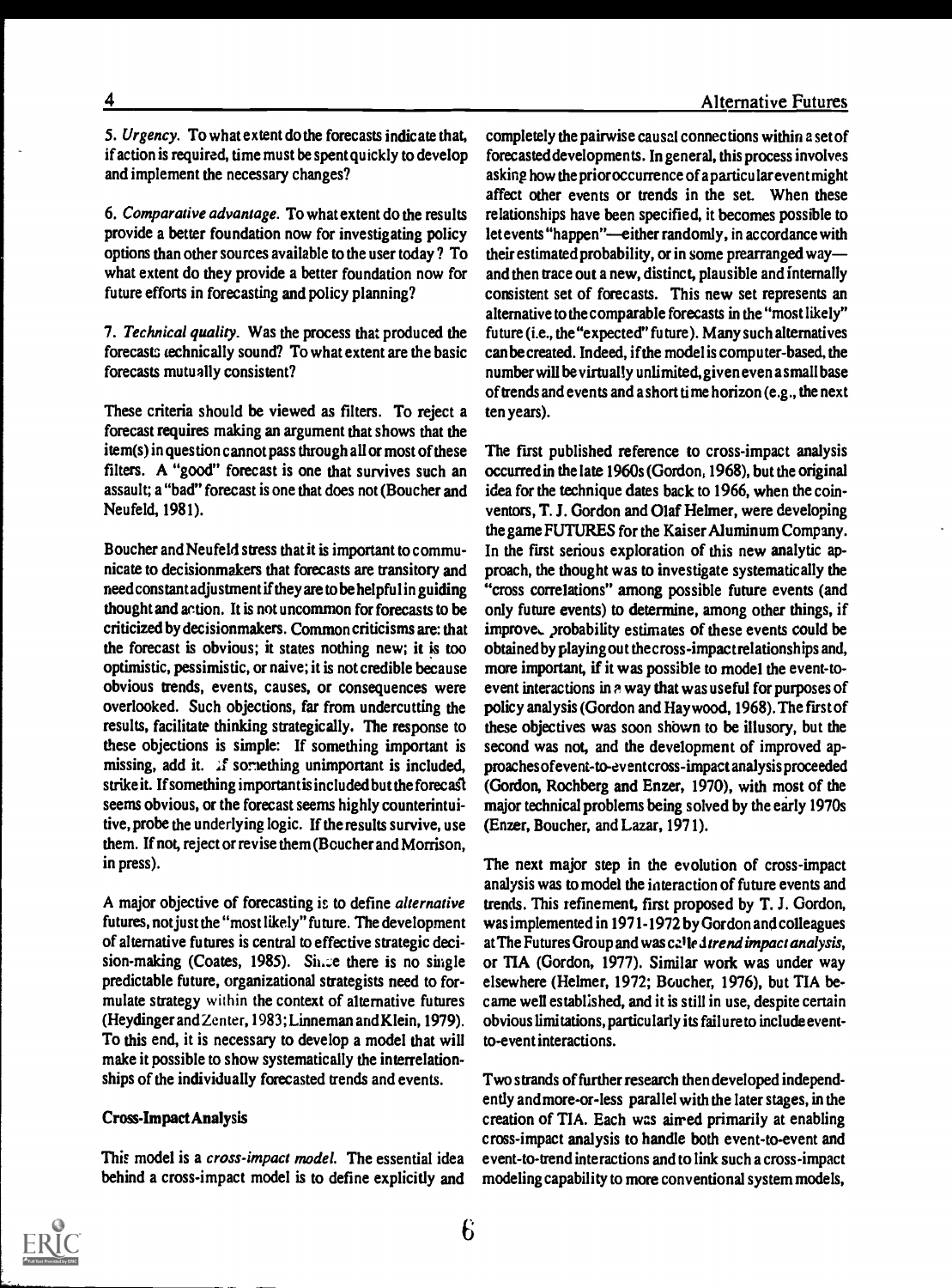so that developments in the latter could be made responsive to various sequences and combinations of developments in the cross-impact model. One strand led to the joining of cross-impact analysis with a system dynamics model similar to the one pioneered by Jay Forrester and made famous in the first Club of Rome study (Meadows et al., 1972). This line of research—again directed by T. J. Gordon—produced a type of cross-impact model known as probabilistic system dynamics, or PSD.

The second strand led to a cross-impact model known as INTERAX (Enzer, 1979), in which the run of a particular path can be interrupted at fixed intervals to allow the user to examine the developments that have already occurred. The user can also examir  $\epsilon$  the likely course of developments over the next interval and can intervene with particular policy actions before the run is resumed. Since the development of INTERAX, which requires the use of a mainframe computer, some work has been done to make cross-impact analysis available on a microcomputer. The Institute for Future Systems Research (Greenwood, SC) has developed a simple cross-impact model (Pol icy Analysis Simulation System-PASS) for the Apple II computer and an expanded version for the IBM AT. A comprehensive cross-impact model (Bravo!) will be released in midfall 1989 by the Bravo! Corporation, West Hartford, CT, for an IBM AT (Morrison, 1988, July-August). These microcomputer-based models greatly enhance the ability to conduct cross-impact analyses and, therefore, to write alternative scenarios much more systematically.

## Alternative Scenarios

Scenarios are narrative descriptions of possible futures. A single scenario represents a history of the future. The "most likely" future, for example, contains all of the forecasts from the forecasting activity in a narrative weaving them together from some point in the future, describing the history of how they unfolded. Alternatives to this future are based upon the occurrence or nonoccurrence of particular events in the event set. Suca alternatives define unique mixes of future environmental forces that may impact on a college or university. The range of uncertainty inherent in the different scenarios (which are, themselves, forecasts) changes the assumption that the future will be an extrapolation from the past (Zentner, 1975; Mandel, 1983). Within the context of an alternative future depicted by a scenario, the decisionmaker can identify causal relationships between environmental forces, the probable impacts of these forces on the organization, the key decision points for possible intervention, and the foundations of appropriate strategies (Kahn and Wiener, 1967; Sage and Chobot, 1974; Martino, 1983; Wilson, 1978). By providing a realistic range of possibilities, the set of alternative scenarios

facilitates the identification of common features likely to have an impact on the organization no matter which alternative occurs. It is conventional to create from three to five such histories to cover the range of uncertainty.

Numerous approaches can be taken in writing the scenarios, ranging from a single person's writing a description of a future situation (Martino, 1983) to the use of an interactive computer model that uses cross-impact analysis to generate outlines of the alternatives (Enzer, 1980a,b; Mecca and Adams, 1985; Goldfarb and Huss, 1988). A broader range of scenariowriting approaches is described by Mitchell, Tydeman, and Georgiades (1979), Becker (1983), and Boucher (1985).

Any of a number "fscenario taxonomies, each with its own benefits and limitations, may be used to guide the development of a scenario logic (Bright, 1978; Ducot and Lubben, 1980; Hirschorn, 1980; Boucher, 1985). The most comprehensive of the taxonomies, however, is that of Boucher (1985), updated in Boucher and Morrison (1989). In this taxonomy there are four distinct types of scenarios: the demonstration scenario, the driving-force scenario, the system change scenario, and the slice-of-time scenario. The first three types are characteristic of "path-throughtime" narratives; the fourth is a "slice of time" narrative. The following descriptions are derived from Boucher (1985) as updated in Boucher and Morrison (1989).

The demonstration scenario was pioneered by Herman Kahn, Harvey De Weerd, and others at RAND in the early days of sys tems analysis. In this type of scenario, the writer first imagines a particular end-state in the future and then describes a distinct and plausible path of events that could lead to that end-state. In the branch-point version of this type of scenario, attention is called to decisive events along the path (i.e., events that represent points at which crucial choices were made-or not-thus determining the outcome). Thus the branch points, rather than the final outcome, become the object of policy attention. As Kahn and Wiener (1967) point out, they answer two kinds of questions: (a) how might some hypothetical situation come about, step by step? and (b) what alternatives exist at each step for preventing, diverting, or facilitating the process?

The major weakness of the demonstration scenario, as Boucher (1985) points out, is that it is based upon "genius" forecasting and is, therefore, dependent upon the idiosyncrasies and experiences of individuals. However, this type of scenario (like all methods and techniques in this field) is useful in both stimulating and disciplining the imagination.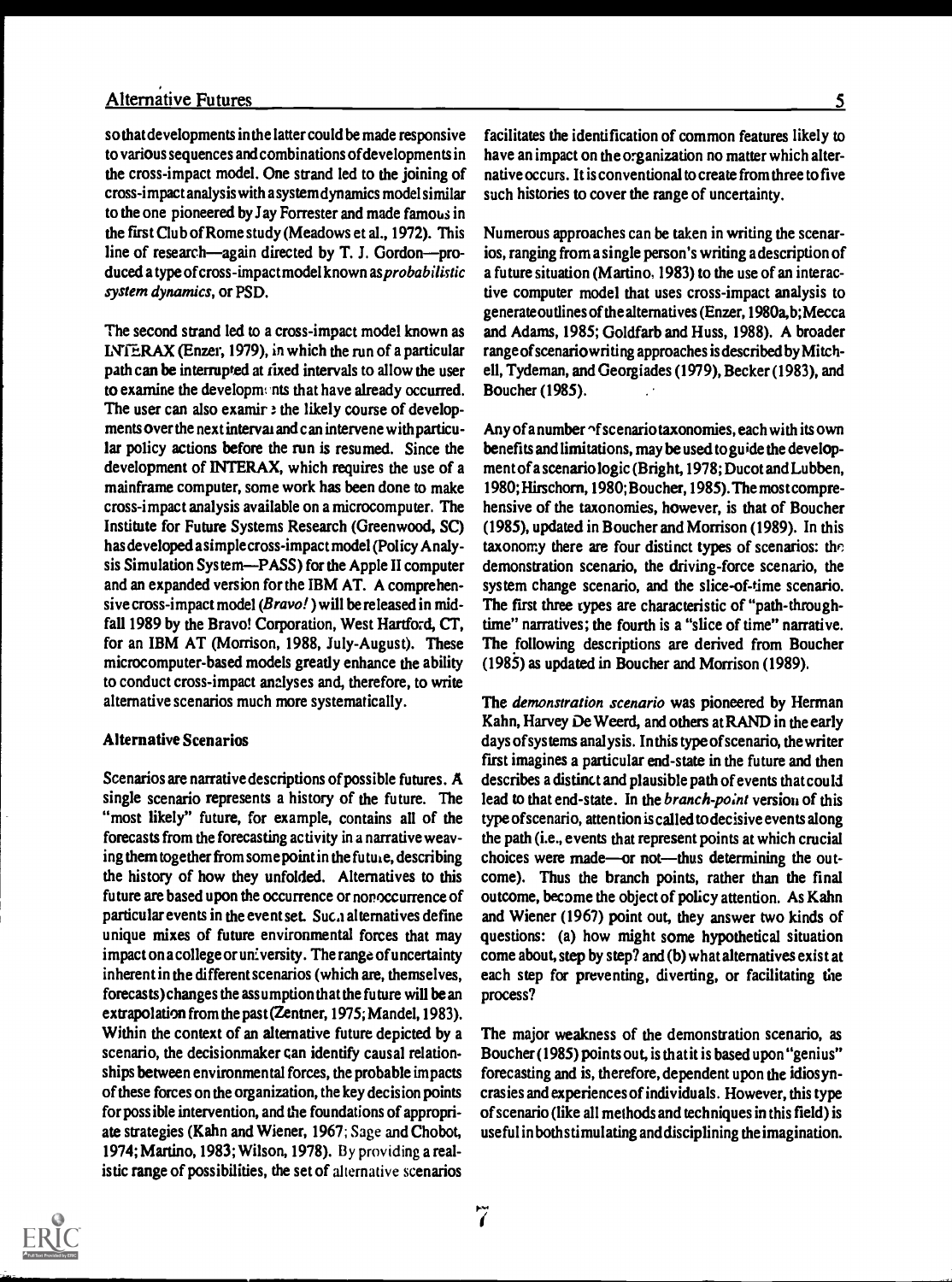4

The driving-force scenario, perhaps the most popular type of scenario in governmental and business planning (Goldfarb and Huss, 1988; Ashley and Hall, 1985; Mandel, 1983), is exemplified by Hawken, Oglivy, and Schwartz's Seven Tomorrows (1982). Here the writer first devises a "scenario space" by identifv'ng a set of key trends, specifying at least two distinctly different levels of each trend, and developing a matrix that interrelates each trend at each level with each other. For example, two driving forces are GNP growth and population growth. If each is set to "high," "medium," and "low," there are nine possible combinations, each of which defines the scenario space defining the context of a possible future. The writer's task is to describe each of these futures, assuming that the driving force trends remain constant.

The purpose of the driving force scenario is to clarify the nature of the future by contrasting alternative futures with others in the same scenario space. It may well be that certain policies would fare equally well in most of the futures, or that certain futures may pose problems for the institution. In the latter case, decisionmakers will know where to direct their monitoring and scanning efforts.

The major weakness of the driving-force scenario is the assumption that the trend levels, once specified, are fixed an assumption that suffers the same criticism directed to planning assumptions in traditional long-range planning activities (i.e., they ignore potential events that, if they occurred, would affect trend levels). The advantage of this type of scenario, however, is that when well executed, the analysis of strategic choice is simplified—a function of considerable value at the beginning of an environmental or policy analysis when the search for key variables is most perplexing.

The system-change scenario is designed to explore systematically, comprehensively, and consistently the interrelationships and implications of a set of trend and event forecasts. This set, which may be developed through scanning, genius forecasting, or a Delphi, embraces the full range of concerns in the social, technological, economic andpolitical environments. Thus, this scenario type varies both from the demonstration scenario (which leads to a single outcome and ignores most or all of the other developments contemporaneous with it) and from the drivingforce scenario (which takes account of a full range of future developments but assumes that the driving trends are unchanging), in that there is no single event that caps the scenario, and there are no a priori driving forces.

The system-change scenario depends upon cross-impact analysis to develop the outline of alternative futures. The writer must still use a good deal of creativity to make each

alternative intriguing by highlighting key branch points and elaborating on critical causal relationships. However, this scenario suffers from the same criticisms that may be leveled at driving-force and demonstration scenarios: although everything that matters is explicitly stated, all ofthe input data and relation ships are judgmental. Moreover, the scenario space of each  $\tau$  end projection is defined by upper and lowerenvelopes as a consequence of the cross-impacts of events from the various scenarios that are run. Although it is valuable to know these envelopes, this information by itself provides no guidance in deciding which of the many alternati *i*e futures that can be generated should serve as the basis for writing scenarios. This choice must be made using such criteria as "interest," "plausibility," or "relevance."

The slice-of-time scenario jumps to a future period in which a set of conditions comes to fruition, and then describes how stakeholders think, feel, and behave in that environment (e.g.,  $1984$ , Brave New World). The objective is to summarize a perception about the future or to show that the future may be more (or less) desirable, fearful, or attainable than is now generally thought. If the time period within the "slice of time" is wide, say from today to the year 2000, it is possible to identify the macro-trends over this period (e.g., Naisbitt's Megatrends, 1982). In this sense, a slice-of-time scenario is the same as the "environmental assumptions" found in many college and university plans. The weakness of this approach is that there is no explanation as to the influences on the direction of these trends, no plausible description of how (and why) they change over time.

Variations in'these types of scenarios occur according to the perspective brought to the task by scenario writers. Boucher (1985) points out that writers using the *explora*tory perspective adopt a neutral stance toward the future, appearing to be objective, scientific, impartial. The approach is to have the scenario begin in the present and unfold from there to the end of the period of interest, The reader "discovers" the future as it materializes. The most common version of this mode, "surprise-free," describes the effects of new events and policies, although only likely events and policies are used. A second version, the "playout" version, assumes that only current forces and policy choices are allowed to be felt in the future (i.e., no technological discoveries or revolutions are permitted).

Writers using the *normative* perspective focus on the question, "What kind of future might we have?" They respond to this question from a value-laden perspective, describing a "favored and attainable" end-state (a financially stable college and the sequence of events that show how this could be achieved) or a "feared but possible" endstate (merger with another institution).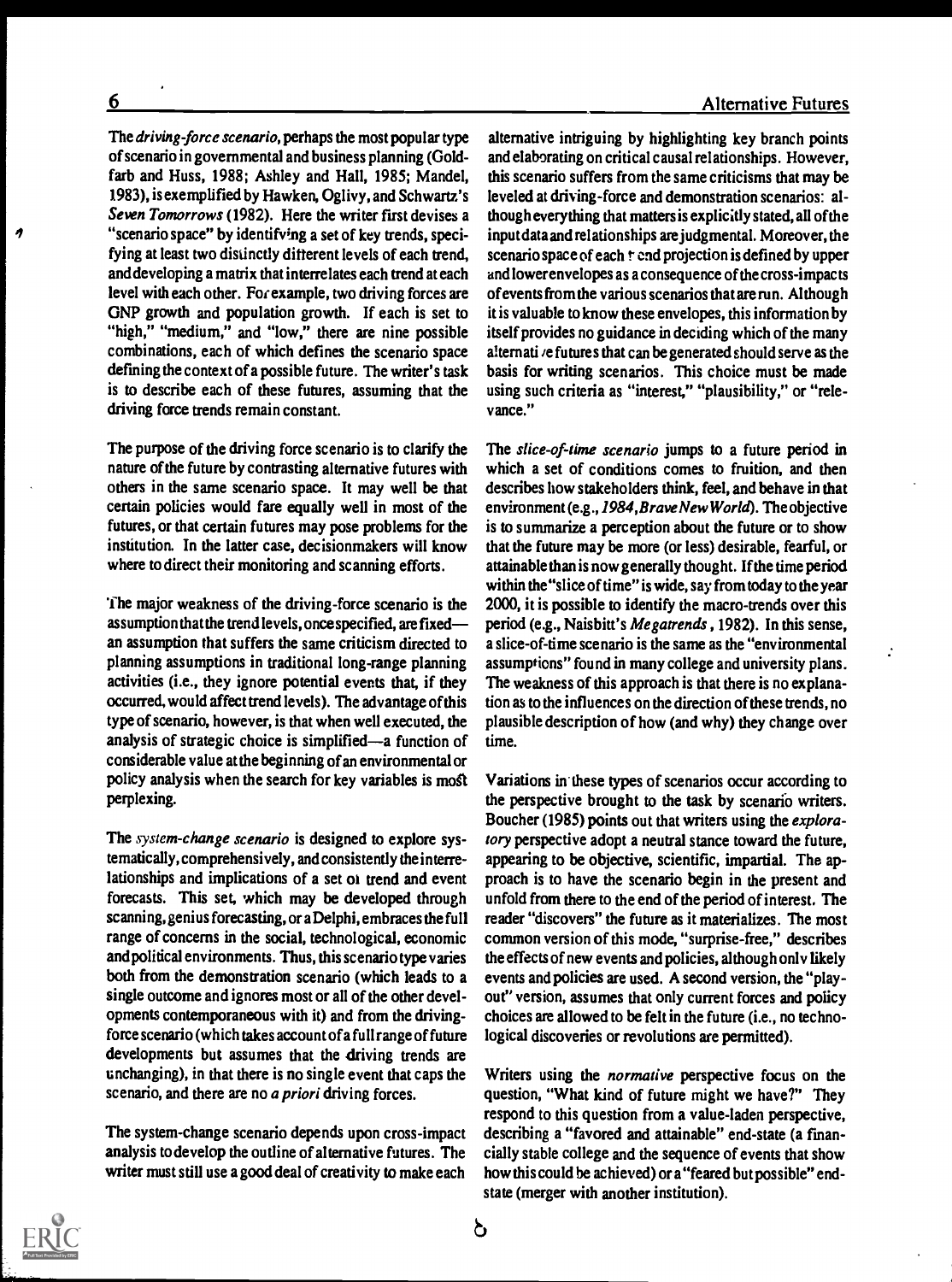In the hypothetical or what-if? mode, writers experiment with the probabilities of event forecasts to "see what might happen." In this mode, the writer explores the sensitivity of earlier results to changes in particular assumptions. Many "worst case" and "best case" scenarios are of this sort.

Boucher (1985) maintains that all scenarios may be placed in a particular type/mode combination. The current business-planning environment, for example, with its emphases on multiple-scenario analysis (Heydinger and Zenter, 1983), places a "most likely" future (exploratory, drivingforce) surrounded by a "worst case" (normative-feared but possible, driving-force) and a "best case" (normativedesired and attainable, driving-force) scenario. Unfortunately, such a strategy ignores potentially important alternative futures from such type/mode combinations as the exploratory system change or exploratory driving-force scenarios. The choice of which scenario to write must be made carefully.

## Policy Analysis

Policy analysis is initiated when the scenarios are completed. Since a scenario represents a type of forecast, it is evaluated by the same criteria described earlier (i.e., clarity, intrinsic credibility, plausibility, policy relevance, urgency, comparative advantage, and technical quality). Once these criteria are satisfied, each scenario is reviewed for explicit or implied threats and opportunities, the objective being to derive policy options that might be taken to avoid the one and capture the other. It is here .nat the value of this approach may be judged, for the exercise should result in policies that could not have been developed without having gone through the process.

## Action Plans

Action plans are directly derived from the policy options developed through reformulating each option as a specific institutional objective. Responsibilities for developing detailed action plans and recommendations for implementation may be assigned members of the planning team. Typically, these staff members have knowledge, expertise, and functional responsibilities in the area related to and/Gi affected by the implementation of the strategic option. The resulting action plans are incorporated into the institution's annual operational plan as institutional objectives assigned to appropriate functional units with projected completion dates (Morrison and Mecca, 1988).

## A Case Study

To illustrate the data collection and analysis requirements entailed by this approach to planning, I will describe how the office of institutional research (OIR) at an institution that will be called Southwest State University (SWSU) assisted campus dec'sion-makers in planning for the affirmative action program. First, some background.

### Background

SWSU is located in the heart of a large metropolitan city in the Southwest called Metrocity. The city serves as a hub of business activity in the State as well as the capital city. Located less than 200 miles from the Mexica I border, Metrocity has a large Hispanic population, a population that is the most rapidly growing one in the state. In the past, SWSU has kept close ties with the city, the state and with local industries. The administration continues to feel that it is in the best interest of everyone that the University be in close partnership with the entire community.

This large, comprehensive, university is attempting to become identified as a research university. Consequently, the administration has focussed on raising admissions standards of students and concentrating on the research and publication status of professors for tenure, promotion, and merit pay awards. Tne administration is achieving success in this effort, and fully expects to being reclassified as a Research I University within the decade.

Many prominent representatives of the Hispanic, black, Asian, and native American communities have become increasingly concerned about the quality of teaching at the University, as well as the recruitment and retention of minority faculty, staff, and students. The President, in response to such concerns, brought in a consultant to use the alternative futures planning model focussing on the affirmative action program. In particular, the consultant was charged with working with the Office of Institutional Research (OIR) to:

1. Develop an environmental scan and forecast of critical trends and events that define the context within which the recruitment and retention of minority faculty, staff and students will take place.

2. Develop a set of scenarios depicting possible alternative futures within which the University's affirmative action may function.

3. Develop effective affirmative action plans and policies in light of this assessment.

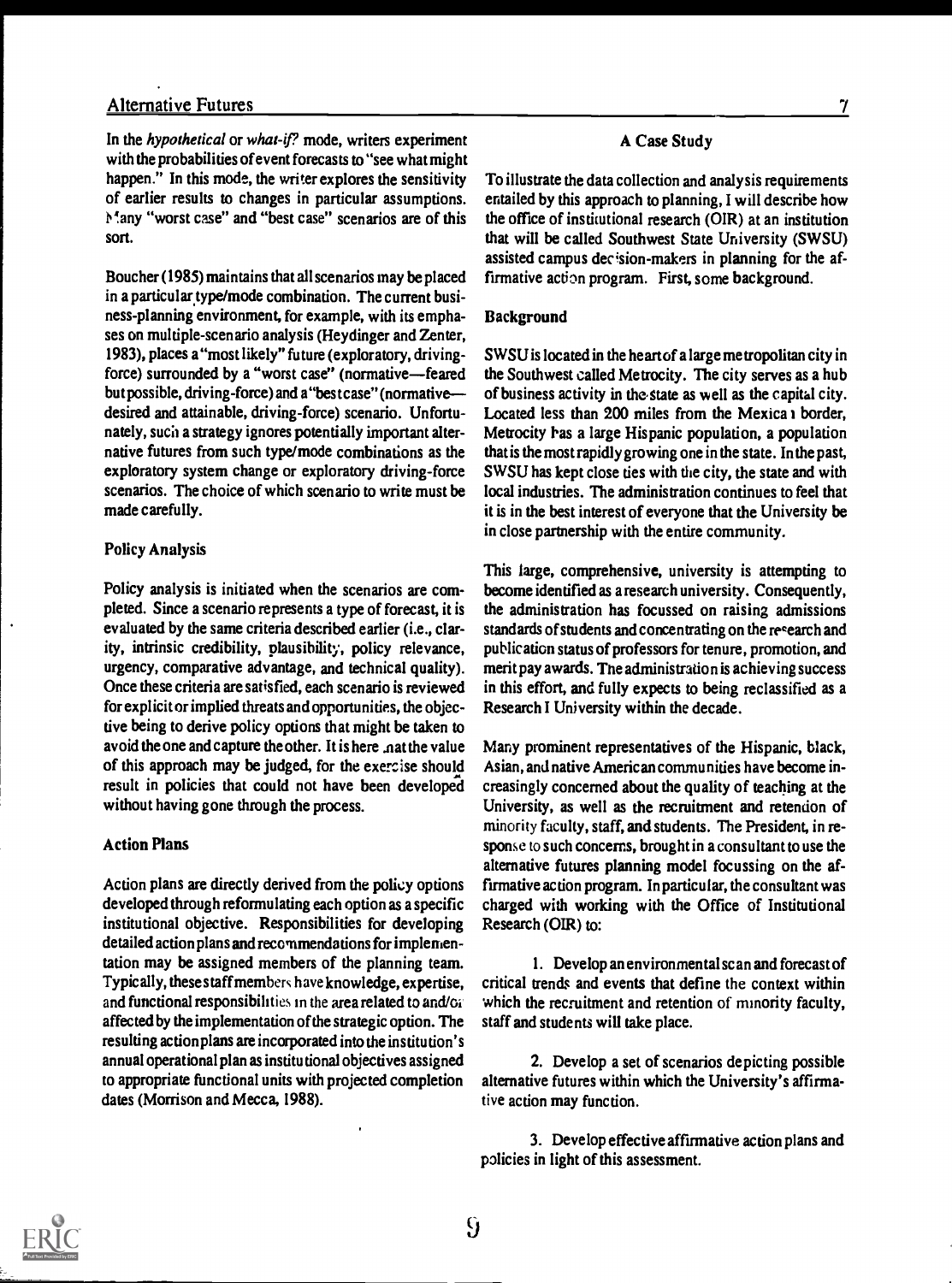4. Facilitate the further development of the skills of SWSU personnel to use the alternative futures model in other areas of institutional planning.

### Preparation for Implementing the Alternative Futures Model

The first task in constructing scenarios of alternative futures facing SWSU was to review two recently completed comprehensive environmental scans focusing on the social, technological, economic, andpolitical sectors of society at the local, state, regional, national, and international levels. This review was later supplemented first by the experiences of the consultant and the OIR staff, and then by the experience of a carefully selected Delphi panel. The focus of these reviews was to identify those trends that would form the context within which the University, and thus the affirmative action program, would function within the next decade. It highlighted those events that, if they occurred, would affect those trends or the University's affirmative action program. For example, some of the critical national trends identified in the scan were the percentage of minority group members and women with graduate degrees working outside of higher education, the competitiveness of salaries in colleges and universities as compared with other employment opportunities, and the percentage of minority high school graduates who are computer literate. Some of the critical trends included the legislature's projected support for open door access for minorities to the state's universities, their financial support for public higher education, and the median resale value of homes in the county. Panelists were also asked to estimate the probability of selected critical events and their impact on the SWSU affirmative action program if they occurred. Such potential events included public schools expanding the school year from 35 to 48 weeks, migration patterns shifting away from sun-belt cities. gang activity reaching the 19R8 Los Angeles level, and the availability of a medicine that enhances human  $r$  emory. Some 54 trends and  $43$  events were put in the form of a round one  $(R1)$ Delphi questionnaire.

The second task was to identify those individuals on the SW SU campus who were both prominent in the institution and who had responsibility in various components of the affirmative action program. The consultant wanted to include them in the Delphi panel as a way of not only assisting in developing the scenarios, but because the process would facilitate consensus building vis-a-vis desired plans and policies for the affirmative action program. The President appointed ...me 80 panel members, and in a cover letter explained the purpose of the study, and included a copy of the Delphi questionnaire, an environmental scan (What Lies Ahead [United Way, 1987]) and a monograph, Futures Research and the Strategic Planning Process [Morrison, Renfro, and Boucher, 1984)) that provided an overview of the perspective to be used in the alternative futures study.

### Round One (R1) Delphi Questionnaire

The questionnaire sent with the President's letter contained the trend and event set obtained from the review of enviror mental scans and the experience of the OIR staff. The purpose of this questionnaire was to ask the panel to:

forecast the level of trends and the proba- $\bullet$ bilities of events in the set

assess the impact of each trend and event on the affirmative action program

identify what factors would affect the levels of those trends they thought most critical

nominate additional trends and events.

Consistent with the intent of the alternative futures model, the consultant wanted to develop an institutional view of the "most likely" future and stimulate an increased alertness on the part of University decision-makers to identify discontinuities in the external world that may affect the institution. He recommended a more detailed R1 Delphi questionnaire because it would be several months before the alternative futures team could meet with the larger Delphi panel (it was distributed during the summer and not during a regular semester).

The consultant recommended the indexing method of judgmental forecasting where the present level of the trend is assumed to be 100; respondents estimated the "most likely" level of the trend five years from now and ten years from now, with the awareness that a trend's level can increase, decrease, or remain stable from one point to the next. For example, for a trend, "The percent of states with an elected woman governor," a response of 125 for the five year forecast and 110 for the 10 year forecast would be interpreted as a 25% increase in five years with a drop during the next five years, but still 10% higher in 1998 than in 1988. The consultant recommended this method because the central interest was in panelists' view of the general direction of trends; he told the team leader that if it became important to tie trends to "real numbers," one could, and probably would, when writing scenarios.

For events, panel respondents forecasted the probability of each event occurring five years from 1988 and 10 years from 1988. A "0" indicated no likelihood of the event occurring, and "100" meant that the event is certain to occur. Of course, some events can occur at any time but

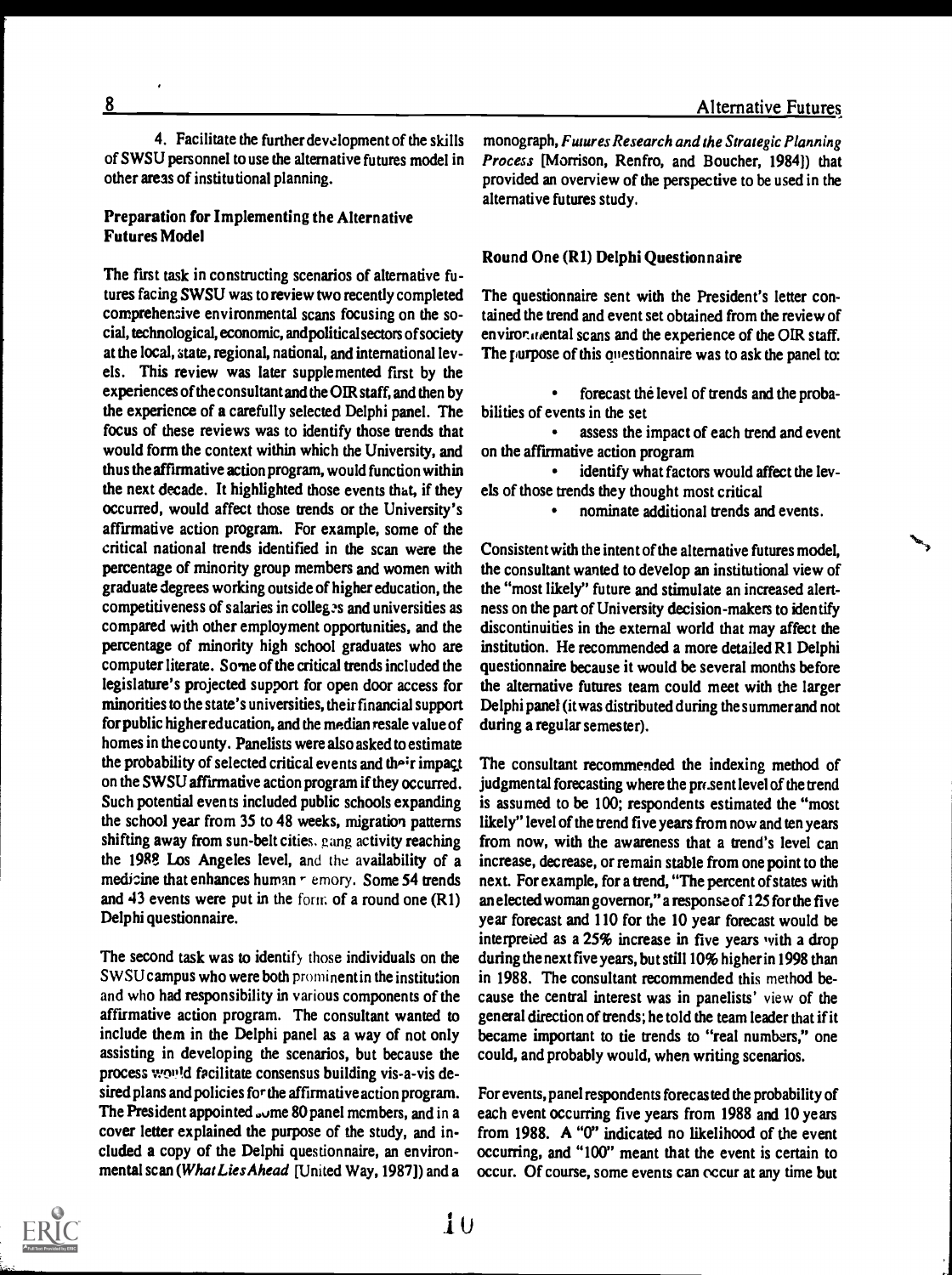other events cannot occur until some given time in the future (a natural disaster versus a change in elected officials). Panelists were asked to estimate the number of years until the event first becomes possible. For example, for a potential event, "A major accident occurs at the Palo Verde nuclear plant," a response of"5" for 1993, of"10" for 1998, and "0" for "first year," is interpreted as having a 5% probability of occurring within the next five years and a 10% probability of occurring in the next ten years. For the potential event, "The U.S. elects a minority president," a response of "10" for 1993, of "25" for 1998, and a "4" for "first year," is interpreted as a 10% chance in 1993 (the questionnaire was distributed in October, 1988), and a 25% probability in 1998, but the event has no possibility of occurring until four years from 1988. .

### Round Two (R2) Delphi Conference

The OIR staff analyzed the questionnaires and prepared the results for discussion by panel participants in a conference (as opposed to mailed questionnaire) setting. The purpose of the conference was to allow the Delphi panel to review the results of the R1 questionnaire by exploring the extent to which they agreed with the RI median forecasts, identifying the factors that could affect the trend levels or the probabilities of events, and reforec as ting trends and events after having the benefit of discussion. Given that the workshop was limited to a four-hour time period, the consultant divided participants into small groups. Carefully selected group members represented ethnic, gender, and position balance, in order to achieve the greatest heterogeneity possible for each group. (This enhanced the possibility to examine and to hear all points of view during the discussion.) A group leader led the discussion over a subset of the total set of trends and events. Group leaders appointed recorders to capture critical points of the discussion. In addition, all participants were asked to forecast those trends and events nominated from the R1 Delphi. Finally, the consultant asked participants to evaluate the workshop, including what questions or concerns they had about the project.

The OIR staffsent participants a summary of the workshop evaluation in a newsletter. Reaction to the workshop  $(R2)$ was generally favorable. Participants felt that the workshop provided an opportunity to exchange ideas and points of view, saying, "It was interesting to see how people can finally see the complexity of this issue." In addition, participants said they found the process "innovative and thought provoking" and the use of time "effective."

However, many respondents felt that the overview of the project was insufficient, that there was not enough time to

accomplish the tasks requested of them in the workshop, and that there was insufficient time for groups to report the results of their deliberations. Some wanted to know the criteria for selecting participants. Not surprisingly, many participants also were frustrated with the "ambiguity" of a process that looks toward the future. Finally, many participants raised a number of questions about the process and what would happen next in the project.

The newsletter responded to these comments by describing the project, including the next step, sending out an R3 questionnaire.

### Implementation of Round Three (R3)

The next questionnaire, R3, contained those trends and events for which the R2 forecasts by the small groups in the conference were out of the interquartile range of the R1 forecasts ( $N = 20$ , or 21% of the total number of trends and events in the set). Graphs of these forecasts that included the R1 and R2 estimates plus the recorders comments of the factors influencing the trend or event were mailed to all panelists with a request for a reforecast. Figures 2 and 3 illustrate the result of this process. In Round One, the e ntire panel's median estimate of the probability of Congress phasing out education benefit programs for veterans (E31) was 5% by year end 1993 and 10% by year end 1998, with the probability first exceeding zero in 1992. The Round Two median reestimation of this event was that this event would have a 20% probability by year end 1993 and a 45% probability by year end 1998. Factors behind the increase in probability were that Federal spending for the military will decrease, thereby reducing benefits levels, that there is less support for veterans benefits as evidenced by the recent refusal to create a cabinet level "Veterans Administration," that veterans are becoming more of a minority and that most people do not see veterans' benefits as personally for them. These factors were more important in increasing the probability of phasing out education benefits than the impact of the military working for the benefits. When in Round Three the graph was sent to the entire panel with the median forecasts of R1 and R2 (with an explanation behind the reforecast), the panel reestimated the probability of this event occurring by year end 1993 as 10%, and by year end 1998 as 20%.

In estimating the percentage increase in the level of childcare benefits at work from the base year end 1989, the median forecast of the entire panel in R1 was that level of benefits would increase 10% by year end 1993 and an additional 8% by year end 1998. The R2 estimate by the workshop subgroup was that the child care benefits would increase 20% by year end 1993 and an additional 30% by year end 1998. Their reasoning was that there was much

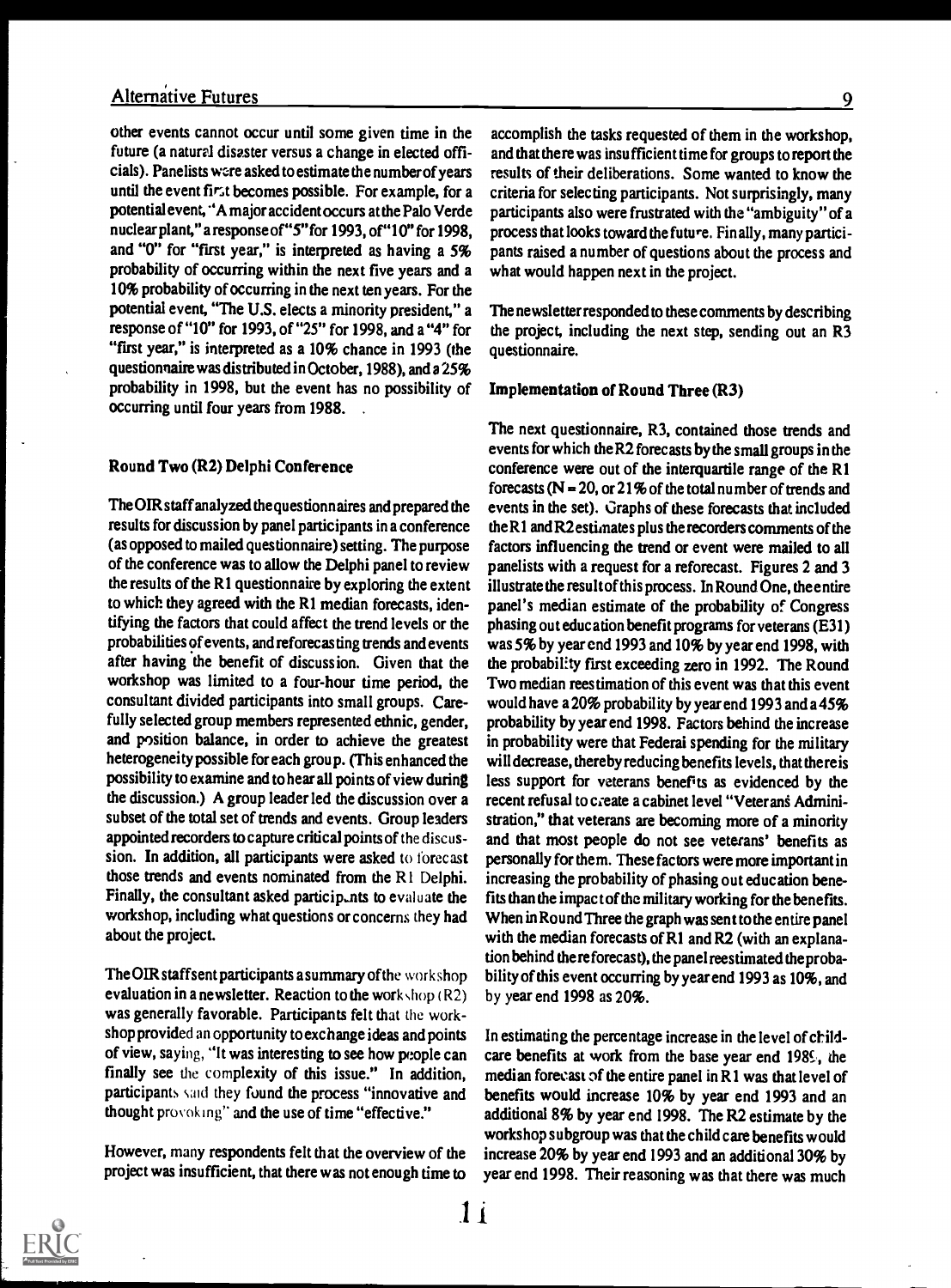interest in this issue not only for low income working women, but also to women (and men) professionals. When the graph was sent to the entire panel with the median forecasts of R1 and R2 (with an explanation of the reforecast), the entire panel estimated that the benefits level would increase 13% by year end 1993 and increase an additional 10% by year end 1998 (see Figure 3). In addition, the R3 questionnaire included nominated





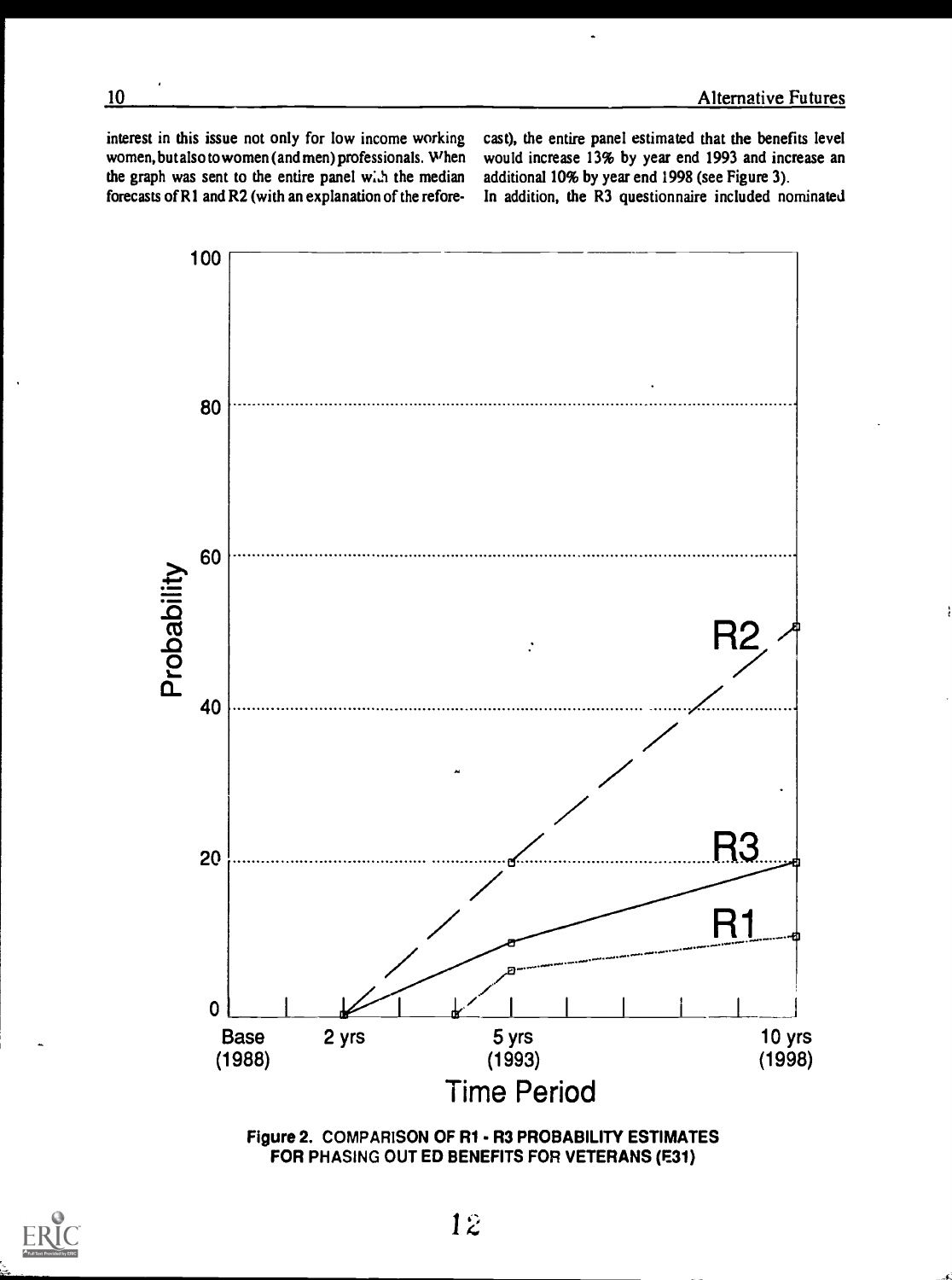## Alternative Futures <sup>11</sup>

trends and events from RI because the response rate for forecasting these trends and events was low in R2 ( $N=5$ ). There was not sufficient time to ask the conference participants to forecast these trends and events in the conference itself; therefore, they were asked to send their forecasts to the OIR after the conference.

## Developing the Cross Impact Matrix

The SWSU alternative futures team used a cross-matrix form designed for the Bravo! scenario generator following the logic of cross-impact analysis (i.e., define as explicitly as possible the pair-wise interconnections  $\nu$  ithin a set of fore-asted trends and events). All median R3 trend and event estimates served as input into BRAVO!. This file captured the trend level and event probability histories computed during BRAVO!'s iterations.

The alternative futures team specified the matrix, which, for the Bravo! program, called for estimations of the diraction and strength of the impacting event on the impacted trend or event. For each impacted event the direc-





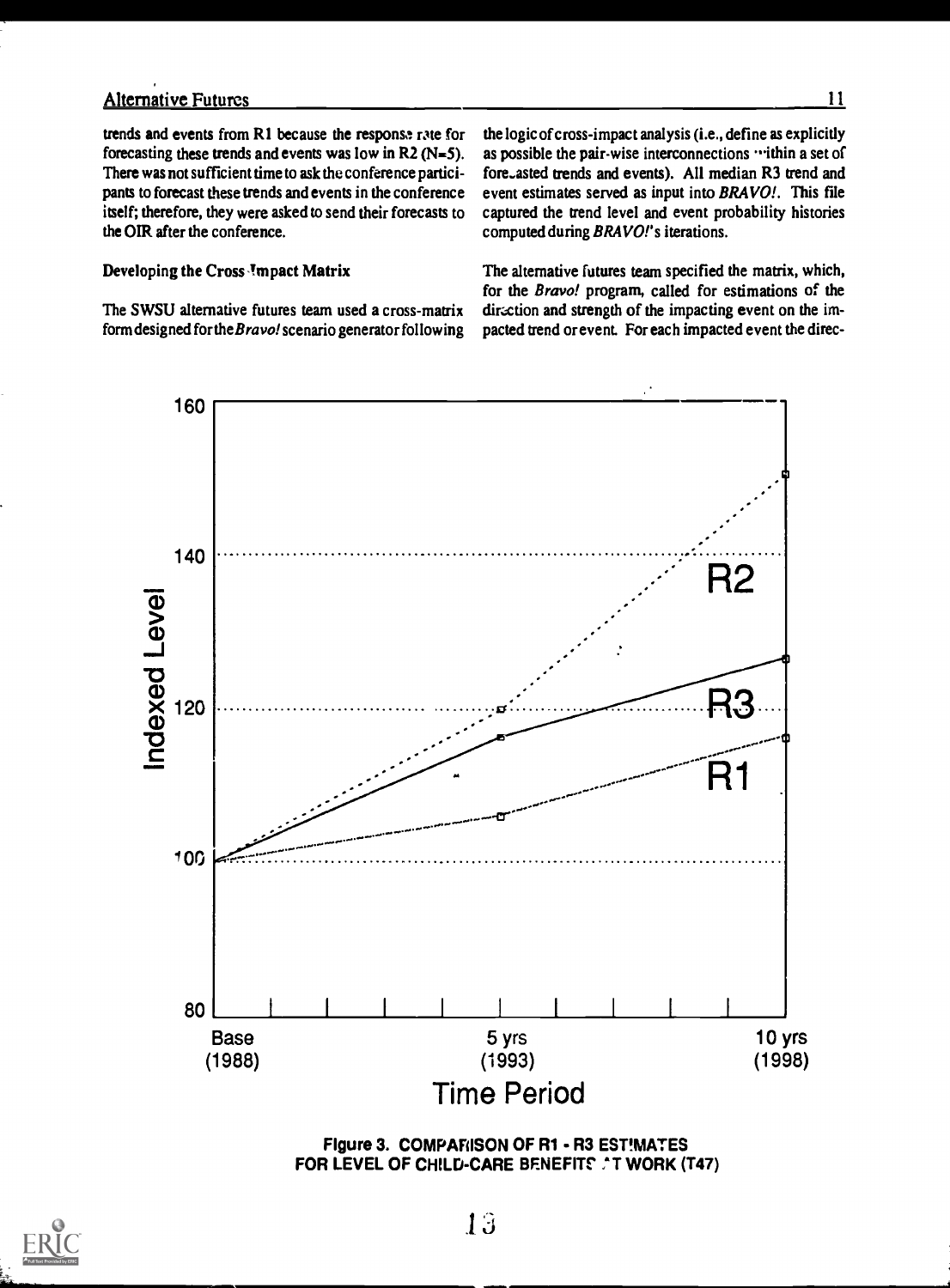tion and strength of the cross-impacts were expressed as either positive or negative based on a six point scale. That is, forevents on events, the team estimated tor the planning period (10 years) the impact that the impacting event would have on the probability of occurrence of the impacted event during each year of the period. For example, as noted in Figure 4, Event 31, "Congress phases out educational benefit programs for veterans," is impacted by Events 2 (major depression), 9 (balanced budget amendment passed), and 34 (regional conflict involving American troops). However, the impacts are very different. Event 2 makes Event 31 immediately "much more likely," decreasing to the original R3 estimate by year eight. Event 9 (balanced budget) makes Event 31 "somewhat more likely" in year one. Event 34 (regional conflict) makes Event 31 somewhat less likely immediately, and much less likely in year 2.

BRAVO! takes this information from the cross-impact matrix and computes revised probabilities based on the summation of the cross-impacts of the events impacting events. Because of the interrelationships of the variables, the R3 estimates can change significantly. For example, in

Figure 5, Event 31 ("Congress phases out educationa; benefit programs for veterans"), the "Expected Future"  $(BRAVO!$  estimate) is very different from the R3 estimate coming out of the DELPHI process.

In a similar process, the team specified the interaction of events on trends (see Figure 6). In this example, Trend 47, "Availability of child-care as a benefit at places of work in Metrocity County," is impacted by Events 2 (major depres sion), 9 (balanced budget amendment), and 34 (regional conflict). Again the nature of the impacts is different. For example, Events 2 and 9 have a negative 5% impact on Trend 47 in the first year. However, Event 9 continues to decrease the availabil<sup>ty</sup> of child care benefits 10% in the second year and  $15\%$  in the third, a decrease that has an effect to year 9. Event 34, a regional conflict involving American troops, serves to increase the availability of child care (2% in year one increasing to 10% in year 4 before losing its effect in vear six.

The total impact of these events on Trend 25 is seen in Figure 7. In this case, the cross-impacts (Expected Future) were lower than the R3 median estimate throughout the ten

| year since occurrence                                   | $\mathbf 0$    |   | $\overline{2}$ | 3                        | 4 | 5 | 6 | 7 | 8 | 9 | 10 |
|---------------------------------------------------------|----------------|---|----------------|--------------------------|---|---|---|---|---|---|----|
| Major<br>vents<br>Depression<br>(E2)                    | $\overline{2}$ |   |                | $\overline{\phantom{a}}$ |   |   |   |   | 0 |   |    |
| Impacing<br><b>Balanced Budget</b><br>Amendment<br>(E9) |                | 3 |                |                          |   |   |   |   |   |   |    |
| Regional<br>Conflict<br>(E34)                           | 4              |   | 5              |                          |   |   |   |   |   |   |    |

Event-on-Event Cross Impact Scale: 1=Virtually certain, 2=Much more likely, 3=Somewhat more likely, 4=Somewhat less likely, 5=Mt. Jh less likely,  $6=V$ irtually impossible,  $0=P$ . eturn to base line

## Figure 4. EXAMPLE OF EVENT-ON-EVENT CROSS IMPACT ESTIMATIONS Impacted Event: Congress phases out educational benefit programs for veterans (E31)

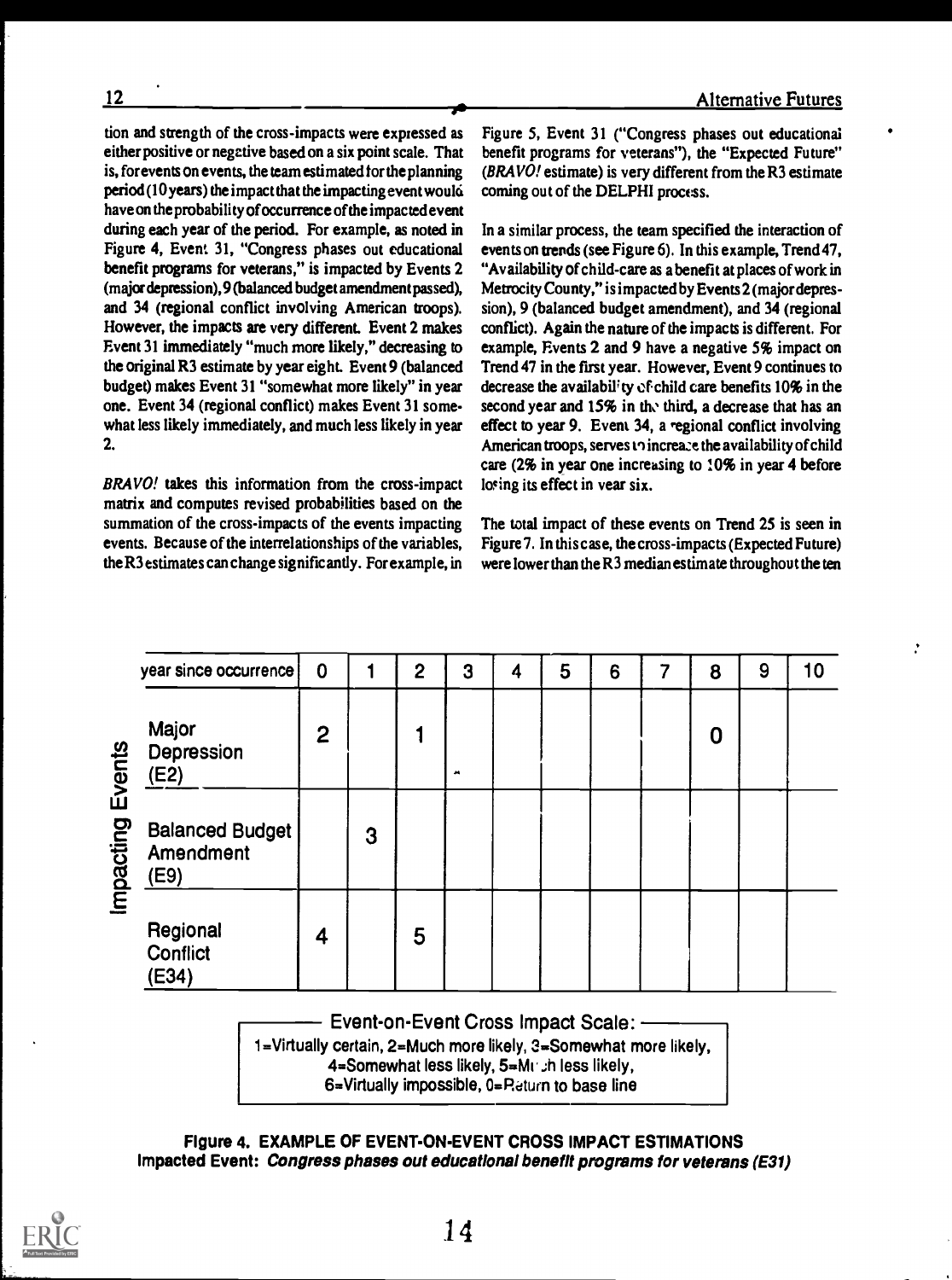

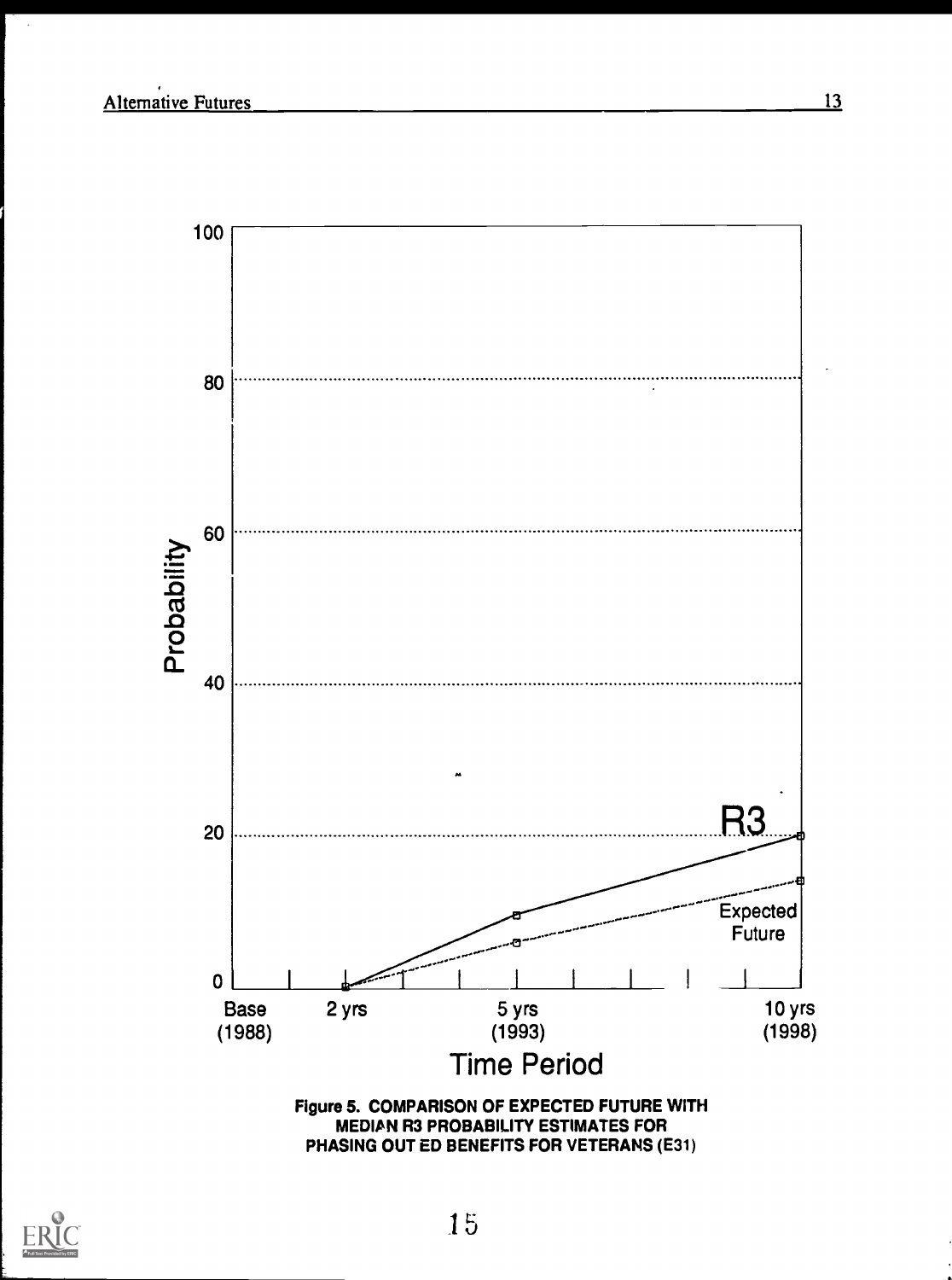| year since occurrence                                            | $\mathbf 0$ |      | $\mathbf{2}$ | 3     | 4     | 5 | 6 | 7         | 8 | 9           | 10 |
|------------------------------------------------------------------|-------------|------|--------------|-------|-------|---|---|-----------|---|-------------|----|
| Major<br>SILS<br>D<br>Depression<br>(E2)                         |             | $-5$ | 0            |       |       |   |   |           |   |             |    |
| <b>Bunopedini</b><br><b>Balanced Budget</b><br>Amendment<br>(E9) |             | $-5$ | $-10$        | $-15$ |       |   |   |           |   | $\mathbf 0$ |    |
| Regional<br>Conflict<br>(E34)                                    |             | $+2$ |              |       | $+10$ |   | 0 | $\bullet$ |   |             |    |

Note: numbers are in percent

Figure 6. EXAMPLE OF EVENT-ON-TREND CROSS IMPACT ESTIMATIONS Impacted Event: Availability of child-care as a benefit at places of work in Metrocity County 1747)

year period. The "expected future" of the increase or decrease from the year end 1988 level reflects the effect of impacting events that have over an 80% probability of occurrence during the coming decade. This level is lower than the R3 Delphi estimate made without systematic attention to the effects of likely events.

## Developing Alternative Scenarios

The information coming out of BRAVO! was useful in developing alternative scenarios by specifying probability levels that trigger events to occur. For example, in the first alternative to the expected or "most likely future," the team specified that any event reaching a probability of .8 would occur. BRAVO! then assumes the probability of any event at .8 or higher to be 1.0 and recomputes the cross-impact matrix, which, in turn, changes the probabilities of those events affected by the events that had a .8 or higher probabilities and, correspondingly, all trend levels affected by those events occurring. We called this scenario the "Stable Future." A "Turbulent" future was created by specifying that events occur when they reach .6; a "Chaotic" future was created by specifying that events occur when they reach .35.

After running Bravo! to generate the three scenarios, the team produced figures indicating the different trend levels under each scenario. For example, the amount of child care

benefits at work in Metrocity different in each of the scenarios as a consequence of different events occurring within each scenario and, correspondingly, as a consequence of the indirect effects of these occurrences on the trend. (See Figure 8.) After producing such figures for each trend in the set, the team grouped the trends into categories and began to lay them out in a sequence that "made sense" to them. They also sorted figures depicting the final median estimates of event probabilities into the same categories. Team members, all of whom had participated in developing the cross-impact matrix, used this experience in conjunction with the visual display of trend and event data produced by BRAVO! to identify the key driving events in the set. With this perspective, individual team members drafted a scenario describing the trend levels and the key events that drove these levels. (See Figure 9.) The entire team then reviewed the drafts and produced scenarios describing the "stable future," the arbulent future" and the "chaotic future."

## The Stable Future

In the Stable Scenario, there was no broadly based catastrophic event abruptly al, ering the course of the decade. However, during this time two sets of events in the external environment had particular impact on SWSU's funding environment-a rise in the number of youth gangs and shrinking federal and corporate student financial aid. The

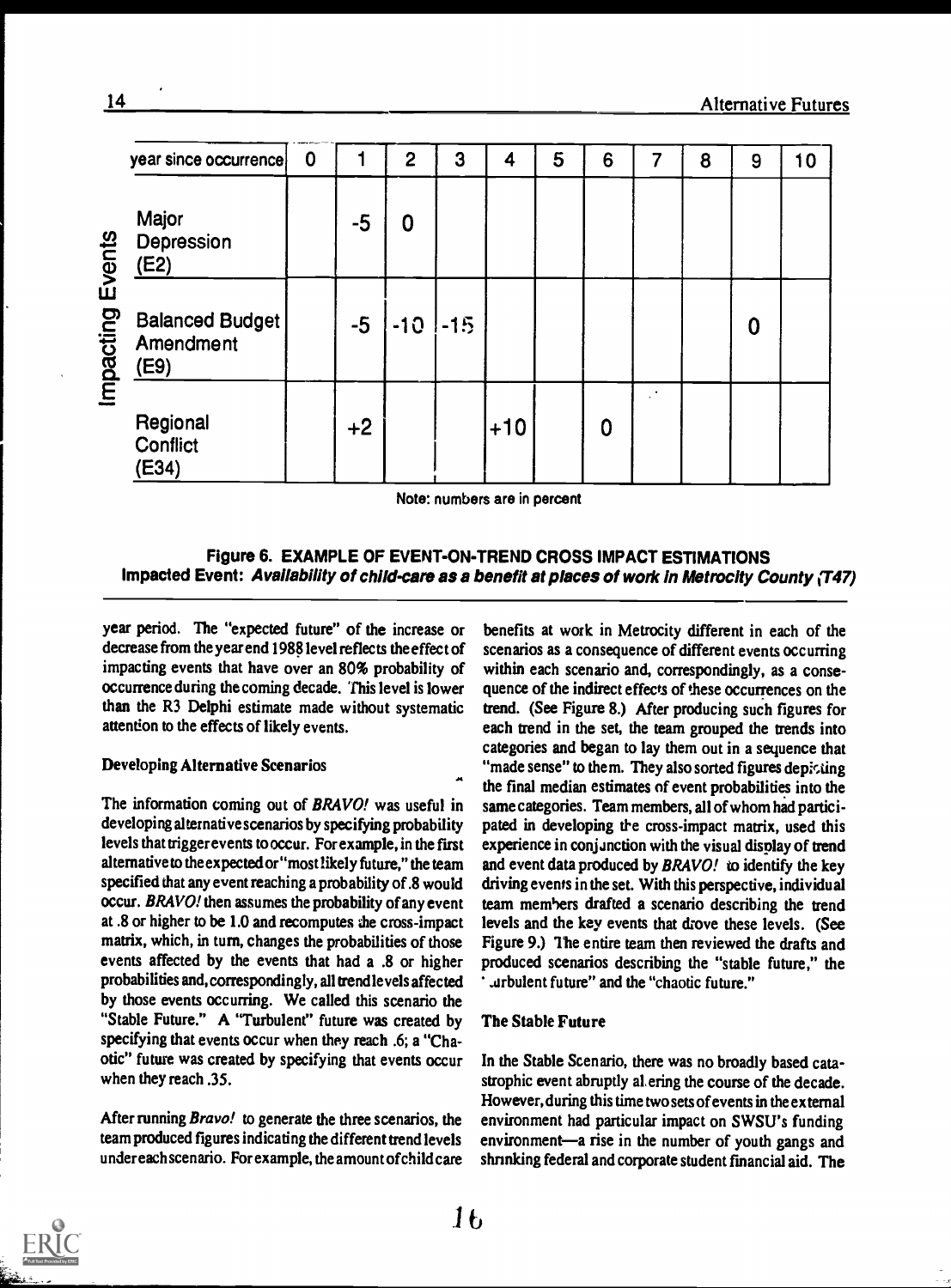

Figure 7. COMPARISON OF EXPECTED FUTURE WITH MEDIAN R3 ESTIMATES FOR LEVEL OF CHILD-CARE BENEFITS AT WORK (T47)

latter, coupled with a rising cost in tuition, created a substantial increase in the gap between the met and unmet financial needs of many potential students. While the percentage of minority students enrolling in community colleges increased, only a small portion of these students transferred to the universities to complete their undergraduate education. For a sizable share of the potential minority student pool, however, higher education moved further out of reach. A summary of this scenario is found in Figure 10.

In this environment, the affirmative  $a$  ton hiring tasks became even more complex. While the availability of minority and women faculty improved nationally, the competitiveness of salaries in colleges and universities fell, thus making it increasingly difficult to employ members of this pool in higher education.

### The Turbulent Future

In the Turbulent Scenario (see Figure 11) economic depression was the dominant theme of the decade. One effect of the depression was the significant rise in demand for public-funded human services. The state legislature responded to the problem of increased demand and lower

-7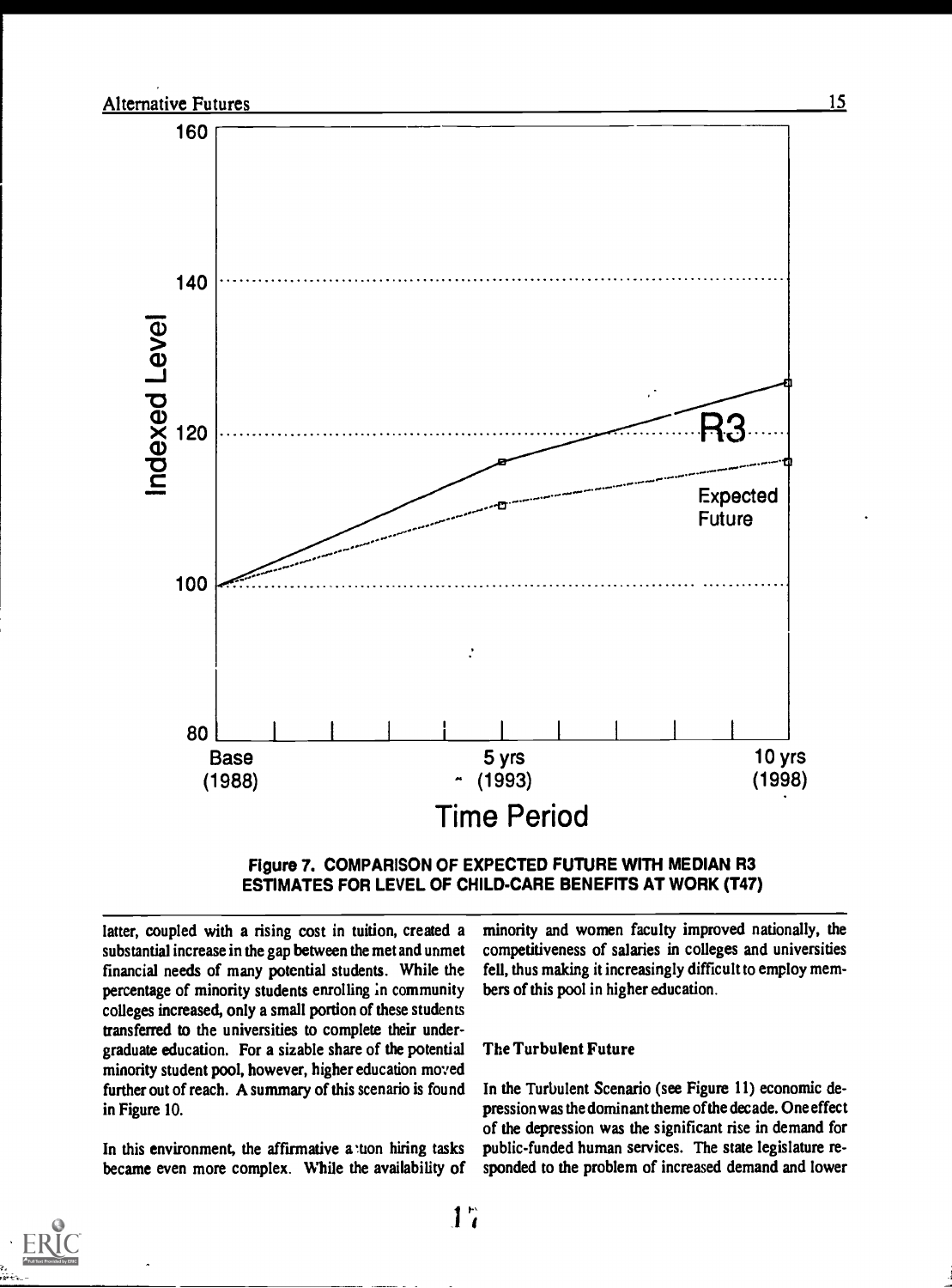revenues by focusing on accountability and increasingly intervening in the operations of state agencies. In higher education, this trend toward accountability and legislative intervention was seen early in the decade when the legislature mandated a course-by-course articulation and transfer system between the community colleges and the state's three universities. Legislative intervention was felt again in 1998 when a bill was signed into law tying educational funding to specific outcome measures from K-12 through postsecondary education.

## The Chaotic Future

In the Chaotic Scenario (see Figure 12), an economic depression occurred that was so deep and complex that even war could not cure it. Starting in 1994, the  $d\epsilon$  ression raged through the rest of the decade, fueled by regional conflicts involving U.S. troops in both the Middle East and Central/South America. Both had wide ranging effects on the U.S. economy.



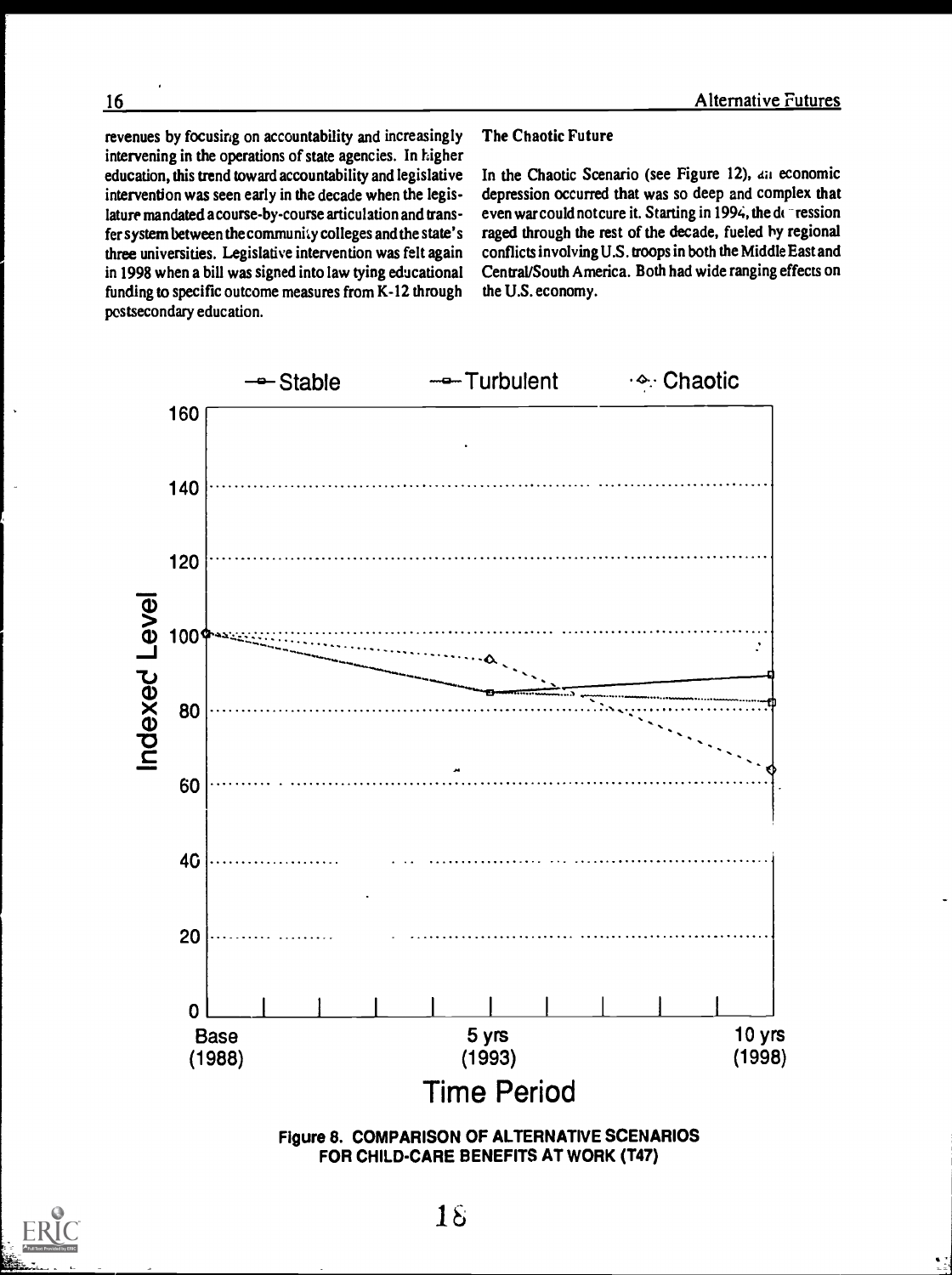| Event#         | Description of the Event                                                                                                                                |
|----------------|---------------------------------------------------------------------------------------------------------------------------------------------------------|
| E <sub>2</sub> | A major depression occurs                                                                                                                               |
| $E_8$          | The State Legislature passes legislation tying funding increases in education to educational<br>outcomes.                                               |
| E 10           | An effective morning-after birth control pill is available to teenage girls.                                                                            |
| E 12           | The retirement age for Social Security benefits is raised to age 70.                                                                                    |
| E 13           | A medication is developed that can increase memory recall.                                                                                              |
| E 14           | The federal government requires that students achieve minimum academic standards in high<br>school to be eligible for federal financial aid in college. |
| E 15           | The State Board of Regents hires a Hispanic president for one of state's universities.                                                                  |
| E 17           | Gang activity in local community rises to the 1988 level in larger cities.                                                                              |
| E 18           | Penalties for drug trafficking are made more severe.                                                                                                    |
| E 22           | A major financial collapse causes Brazil or Mexico to default on loans to U.S. banks.                                                                   |
| E 24           | Another communist regime takes over in Central America.                                                                                                 |
| E 25           | A fossil fuel crisis of at least 1973-74 proportions hits the U.S.                                                                                      |
| E 32           | All non-military federal government student financial aid funds arecut by at least 50%.                                                                 |
| E 34           | A major regional conflict (e.g., Middle East) involving U.S. troops erupts.                                                                             |
| E 35           | The U.S. experiences a dramatic flood of refugees from Mexico, Central and/or South America.                                                            |
| E 37           | The State passes legislation requiring course-by-course articulation and transfer from two-year<br>to four-year colleges.                               |
| E 39           | SWU establishes a second branch campus.                                                                                                                 |
| E 42           | Enrollment caps are implemented in the State university system.                                                                                         |
| E 61           | Local county community colleges upgrade their requirements for student performance.                                                                     |
|                | Figure 9. Driving Events                                                                                                                                |



 $\ddot{\phantom{a}}$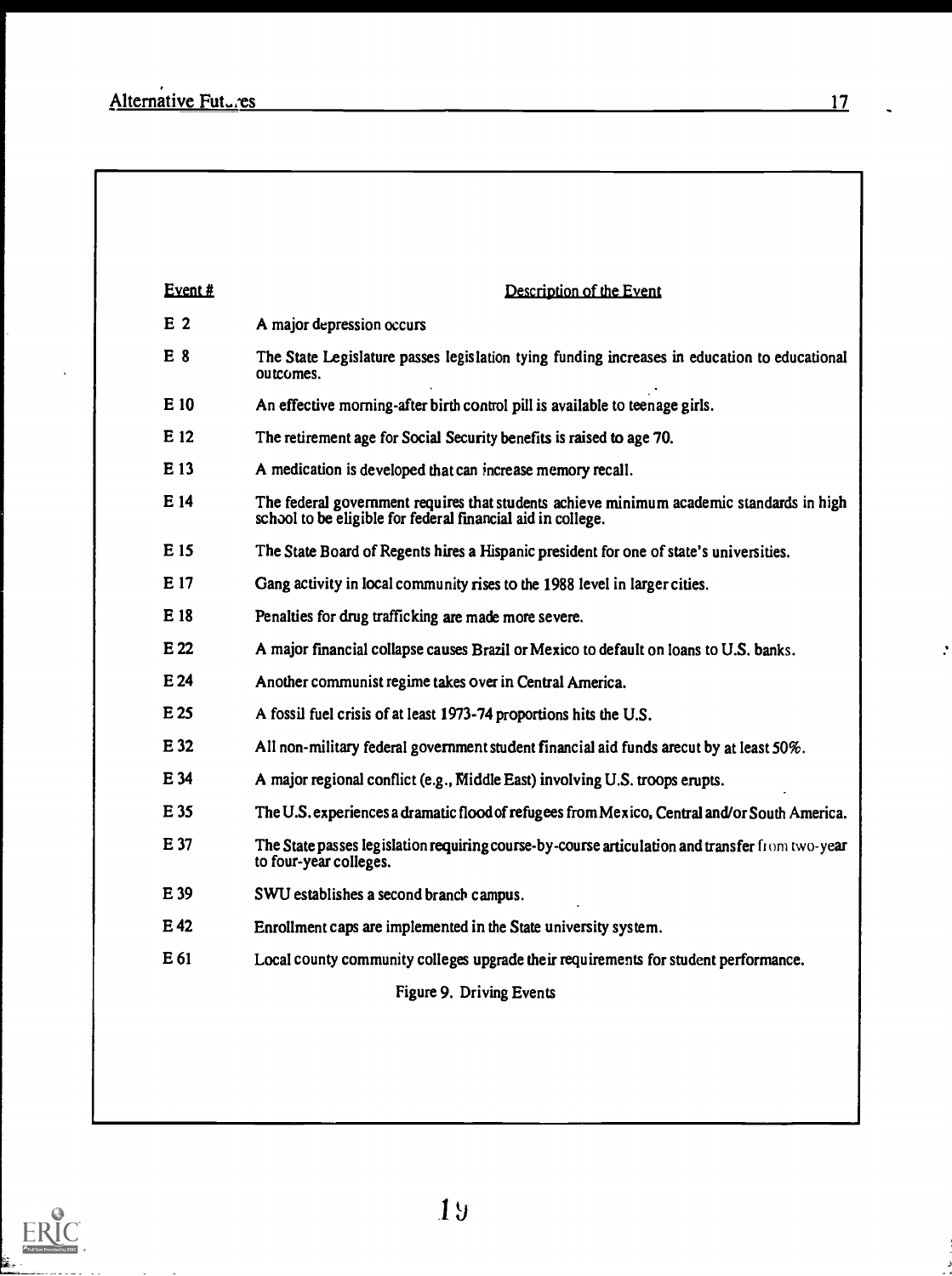This report surveys the history of developments affecting SWSU and its affirmative action efforts over the decade of the 1930s. The report chronicles the interplay of broad external forces, as well as the more specific socioeconomic, economic and demographic factors shaping the environment for SWSU's recruitment and retention of racial/ethnic minority and female students, faculty, and staff. The tone of these years was one of relative s tabilit, with no broadly based catastrophic event abruptly altering the course of the decade.

However, during this time several events did occur that impacted on SWSU's funding and decision-making environment.

Two sets of events in the external environment had particular impact on SWSU's funding environment. Early in the decade, local attention was riveted on the growing problem of youth gangs. Increasing phenomenally during the first half of the decade, gang activity in the local metro area reached a 1996 level comparable to that reached by other major cities in 1988-89. As gangs and the number of youths involved multiplied, the threat to public safety and the quality of life was felt throughout the local community. During the same period, penalties for drug trafficking increased throughout the country. The local impact of these events was an escalation in the level of law enforcement efforts and related costs. Law enforcement personnel, court expansion, and the crisis in the state's prison system all vied with higher education for their share of limited public dollars.

The second set of events related more directly to higher education and SWSU. In the environment of shrinking federal and corporate student financial aid, the federal government in 1997 established new federal financial aid eligibility requirements based on a set of minimum high school academic achievement standards. The immediate result was a prolonged and heated debate over the racial bias of these requirements.

Despite the restrictions in federal and corporate financial aid, SWSU's enrollments continued to rise during the first half of the decade, focusing local discussion on the issues of a second branch campus, new structural relationships with the community colleges, and enrollment caps. Finally, in 1997 the university took a dramatic step, capping enrollment on the main campus and stepping up planning for a second branch campus.

Figure 10. Stable Future Scenario

## Implications from External Analysis

In early Spring, 1989, the consultant conducted a threehour workshop of some 20 Delphi participants who where charged first with reviewing the scenarios according to the criteria cited earlier (i.e., clarity, credibility, plausibility, relevance, urgency, comparative advantage, and technical quality) and second, to develop the policy implications for the affirmative action program.

The workshop began with a critique of the scenarios. The major critique was that all three scenarios depicted varying degrees of a world going from bad to worse. This was because the alternative futures team did not include many "positive" events in the event set. Given this criticism, the panel proceeded to develop the following policy options for consideration by the SWSU administration.

1.1n order to meet the projected decrease in private funding, encourage Corporate/University partner-

ships. The "pitch" to the corporate world should state that affirmative action is not only one of equity and social justice, but also is at the heart of economic and political viability of the state. It is imperative to educate this sizable, currently underutilized segment of the population. Moreover, by assisting the SWSU affirmative action program directly, the partnership can enrich the pool of minori ty and women candidates from which the corporate world can recruit for professional positions. Therefore, it is in the best interest of the state's corporations and businesses to become partners with SWSII and to support the SWSU affirmative action program. This could take the form of (a) encouraging their minority and women full-time professionals to work as part-time SWSU faculty members, (b) sponsoring team-taught courses (SWSU professor/corporate professional) in both the corporate and the University settings, (c) developing work-study arrangements for minority and women students, and (d) funding programs designed to encourage minorities to continue their education past high school.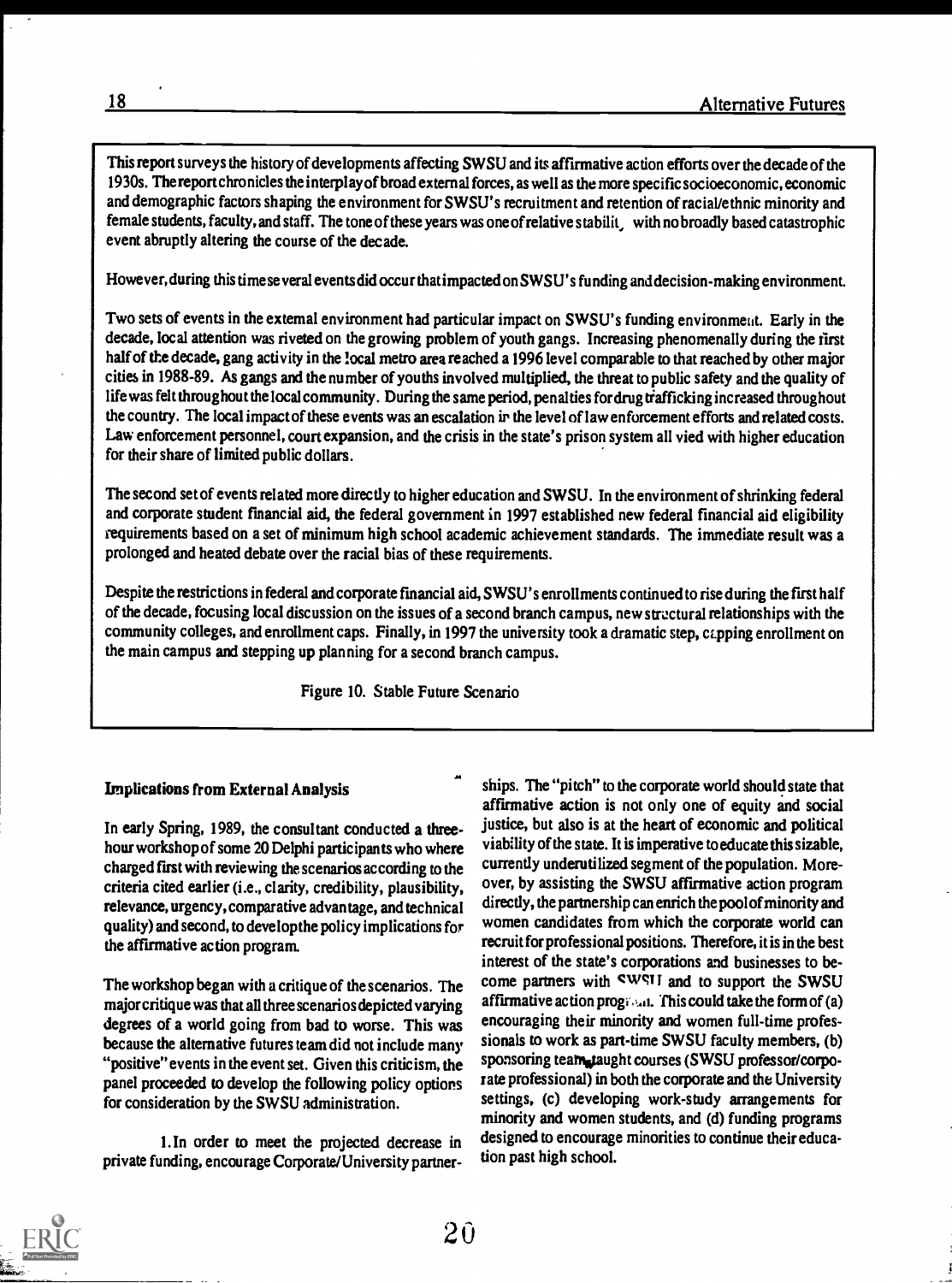Economic depression was the dominant theme of the decade. Starting in 1994, the depression had wide-ranging impact lasting throughout the rest of the decade. Throughout the nation and the world, the balance was upset, forcing dramatic changes in operations, relationships, and policies at all levels.

One effect of the depression was the dominant demand for public-funded human services. In the state, one sector experiencing a substantial increase in demand was the state's law enforcement and courts systems. Early in the decade, local attention was on the growth of youth gangs. Increasing phenomenally during the first half of the decade, gang activity in the area reached a 1996 level comparable to that of the larger cities in 1988-1989. During the same period, penalties for drug traficking increased throughout the country. The local impact of these problems was an escalation in the level of law enforcement efforts and related costs. However, law enforcement was only one of the many sectors increasingly competing for its share of declining state revenues.

The state legislature responded to the problem of increased demand and lower revenues by focusing on accountability and increasingly intervening in the operations of state agencies. In higher education, this trend toward accountobility and legislative intervention was seen early in the decade when the legislature mandated a course-by-course articulation and transfer between the community colleges and the state's three universities. Legislative intervention was felt again in 1998 when a bill was signed into law tying educational funding to specific outcome measures for K-12 through postsecondary education.

The state's response was not unique. Nationwide, demands for increased accountability, educational outcomes, and raised academic achievement standards were major educational policy issues throughout the decade. Early in 1995, in an environment of dwindling federal and corporate student financial aid, the federal government radically altered its financial a<sup>1</sup> requirements, tying student eligibility to a defined set of minimum academic standards nationwide. As the decade closes, debate continues on the issues of the impact of financial aid cuts on minority student access and the racial bias of new eligibility requirements.

Against this backdrop, SWSU continued its enrollment growth pattern. In 1994, however, the university responded to a 10% cut by setting main campus enrollment caps. However, four years later, in response to pressure from unemployed potential students and a business community seeking economic recovery, the legislature approved funding for a second branch campus.

Figure 11. The Turbulent Future Summary

2. In order to meet a projected decline in available minority and women faculty and staff, the size of the"pipeline" could be enhanced by the following activities:

a. Encourage the Alumni Office to enlist the aid of successful minority and women alumni to serve as active role models for students, and to serve as recruiters for faculty, staff, and students.

b. Institutionalize informal networks by requesting that departmental faculty create lists of prominent won,en and minority faculty members across the country who could be phoned to locate talented minority and

women PhDs for specific positions. The individuals so contacted, their positions, their recommendations, and their phone numbers, would be included as part of the reporting requirements of position searches.

c. Increase incentives for the recruitment and retention of minority and women faculty, staff, and students. For individuals, this would be part of a general reward system including such things as increased fringe benefits and merit pay, additional holidays, providing free (and good) tickets to University-sponsored cultural and athletic events, and reducing work load assignments. For departments, this would require developing a reward system based upon a formula of the percentage of entering students who were recruited and who graduated.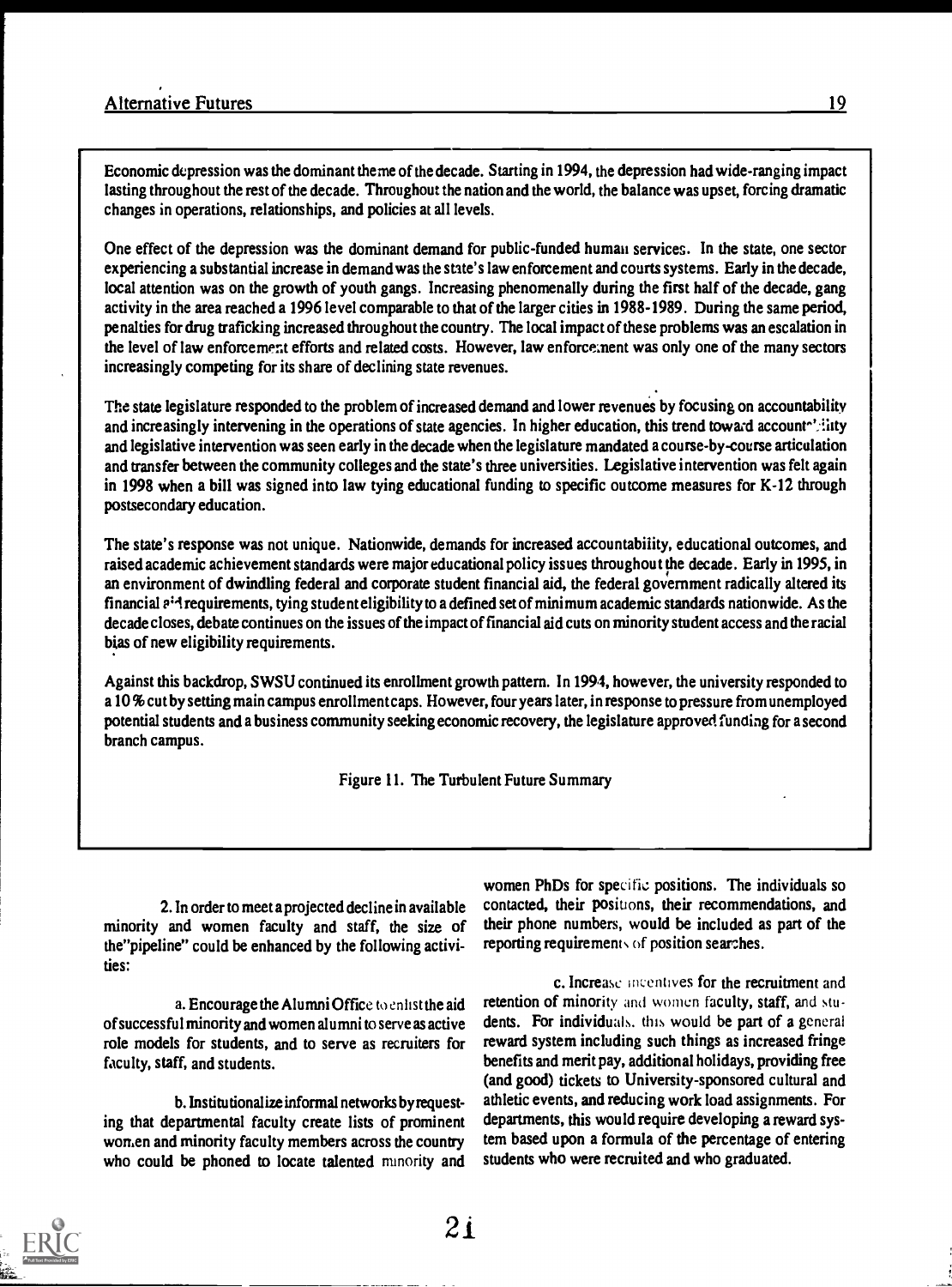d. Adopt a mentoring,"SWSU Grows Its Own" program.

Establish an SWSU scholars program, whereby high achieving minority elementary through high school students would be designated Future SWSU Scholars. SWSU "buddies" (successful SWSU students compensated or volunteering to serve as role models) would work throughout the year with each Future Scholar. The University would invite the student to on-campus summer enrichment sessions. The objective, of course, would be to encourage high-achieving minorities and women to enroll at SWSU.

Establish a paid apprenticeship program for selected minority and women undergraduate and graduate students, whereby they would be assigned to work with, and assist, selected professors during the course of their studies. In return for this assistance, the professors would agree to mentor these assistants through the course of their degree program.

• Ignore the prevailing norm of "not hiring" your own" by employing outstanding minority and women graduates from SWSU.

• Identify promising minority and women ABDs from other institutions, offer generous stipends for them while they complete their degrees, with the understanding that they will seek employment atSWSU upon the completion of their degrees, or that they will repay the stipend if they are tendered employment at SWSU but choose not to accept it. $\sim$ 

• For minority and women assistant professors, establish a policy of reduced teaching or committee assignments the first three years, to enhance their chances for tenure. For those who marry, offer "split job" assignments whereby the married couple split one job assignment until another position becomes available.

• Develop a "researdh seed money account" for newly appointed minority or women assistant professors.

3. In anticipation of a decrease in federally funded financial aid, SWSU should:

a. Consider awarding a "tuition certificate" to elementary, junior high and high school students designated as SWSU scholars.

b. Change the University calendar to accommodate part-time working students by incorporating shorter terms, evening and weekend classes.

c. Encourage corporate and alumni spons orship of work-study programs, as well as financial aid packages for deserving minority youth and women.

4. In anticipation of an increased probability that the greater metro-area will experience a rise in youth-gang activity comparable to that currently on-going in larger cities, devise a program to work with and through youth gangs to keep more youth in school. This could include (a) working directly with gang lead rship to achieve this objective and (b) design research programs to explore the effects of intervention strategies designed to change the norms of youth gangs, prison populations, and public school peer-group cultures in away that would enhance the probability of success in the academic culture.

5. In anticipation of an expanding social role for the University vis-a-vis more highly educated refugees and immigrants fleeing conflict in South and Central America, SWSU should consider now (a) experimenting with teach ing selected (non-language) courses in the Spanish language and (b) developing undergraduate and short courses that emphasize language training and cultural diversity for Anglo students, faculty, and staff.

## Implications of the Alternative Futures Planning Model for Offices of Institutional Research

As should now be evident, implementing the alternative futures approach to planning will require institutional research professionals to add to their bag of skills and techniques—environmental scanning. Delphi, cross-impact analysis, scenario writing, and assisting institutional decision-makers to use scenarios to develop creative and effective plans for the future.

The environmental scan used by the OIR office at SWSU was a relatively simple one. They used a scan conducted by another organization, and added to it by local scans and by using the United Way publication, What Lies Ahead. The scan was completed for the first iteration of their planning cycle by asking their Delphi respondents for additional trends and events that, based on their experience, were relevant to the issue of affirmative action.

Other institutions have developed comprehensive, system. atic, and on-going environmental scanning systems (Morrison, 1987; Simpson, McGinty, and Morrison, 1987). Developing such a system requires the completion of a number of tasks:

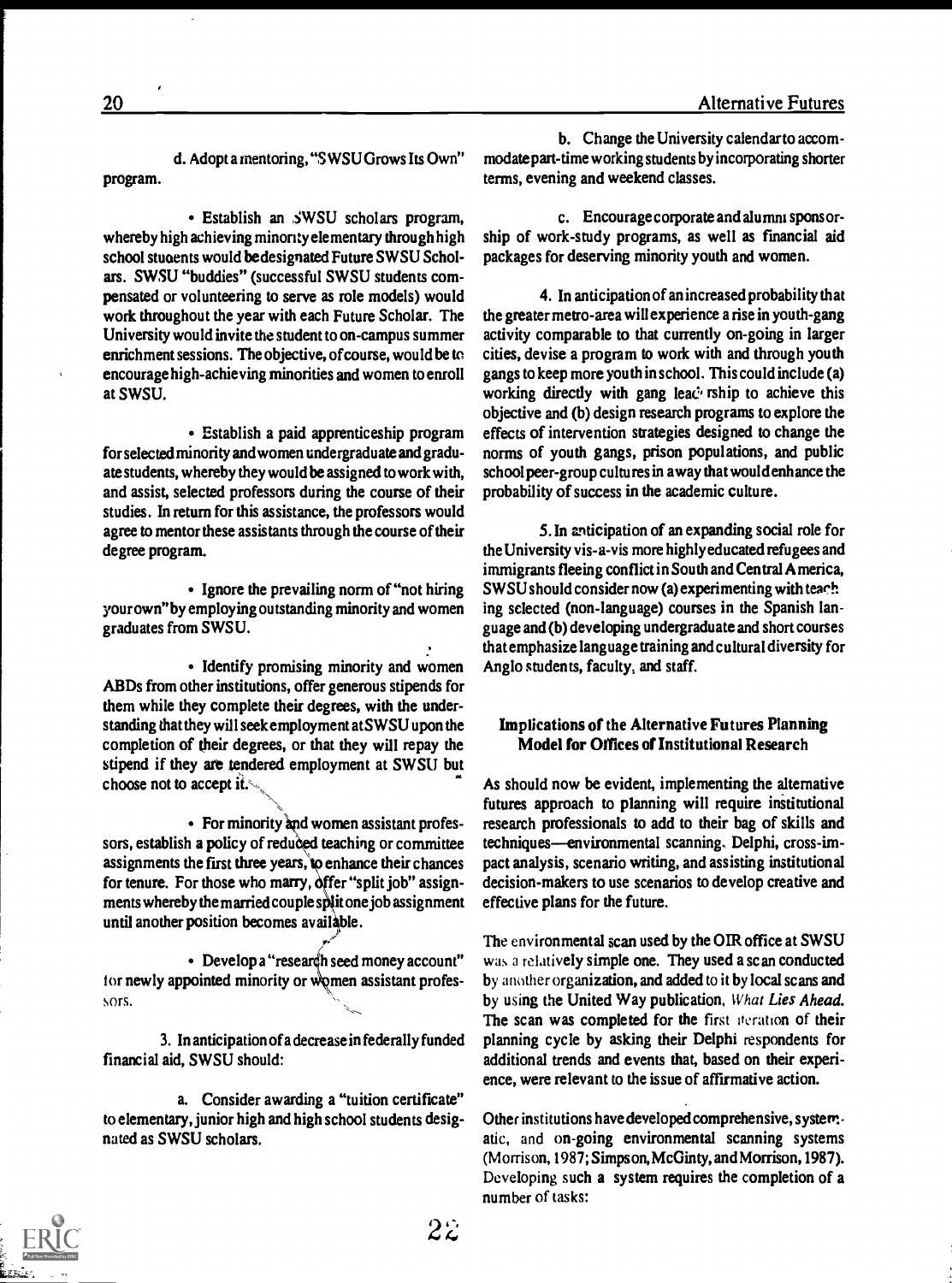## Alternative Futures 21

1. Identify information resources spanning the social, technological, economic, and political sectors from the regional, national, and international arenas.

2. Assign scanners specific information resources.

3. Train scanners in scanning and abstracting.

4. Develop a"hard copy" and electronic data base accessible to colleagues within the institution.

5. Develop techniques of using electronic data bases to prepare periodic environmental scanning notebooks.

6. Conduct meetings assessing the value of abstracts produced during the past quarter.

Constructing Delphi questionnaires should not be a difficult task to learn, as the written De!phi instrument is produced much in the same way as any questionnaire and requires the same criteria for good questionnaire items  $(e.g., each item should be briefly stated, and contain$ only one idea.) However, institutional researchers may not be accustomed to writing trend and event statements. They are referred to authors who have specifically addressed the task of Delphi cons truction (Salanick, Wenger, and Helfer, 1971; Mitchell and Tydeman, 1978; Martino, 1983; and Morrison and Mecca , 1988).

Of course, constructing the questionnaires, cross-impact matrices, running the computer programs, and writing scenarios are skills that are similar to the ones institutional researchers already have; but most researchers will need to have some training and experience to gain sufficient competency in these methods and techniques to assist institutional leaders plan for the future. Such training can be conduced "in-house" by employing a consultant to work as a mentor to staff members as they implement a study for, perhaps, one unit of the institution. Or, staff members can attend workshops/seminars and other professional development opportunities sponsored by professional associations.

### **Conclusions**

The purpose of the alternative futures approach to planning is to provide college and university administrators information that can facilitate better decision-making, particularly in making decisions affecting the long-range future of their institutions. Given that we live in an age of "future shock," when changes in the external environment occur with ever-increasing rapidity, educational leaders are faced with a future that most assuredly will be different from the present.



### Acknowledgements

Many of the ideas expressed in this paper were developed in earlier work with Wayne I. Boucher. In particular, the sections on cross-impact analysis and scenarios draw heavily on his work as reported in Boucher and Morrison, 1989. This paper also benefits from work with Thomas V. Mecca, who assisted in the section reviewing the literature describing the alternative futures model, a section modified from Morrison and Mecca (in press). Much of the case study material was developed in conjunction with John Porter, Meredith Whiteley, and Nelle Moore. Finally, the assistance provided by Tyndall Harris and Jim Bamett in document production is most appreciated. Of course, the views expressed here, and any errors, are solely the responsibility of the author.

### About the Author

James L. Morrison received his Ph.D. at the Florida State University in 1969. He was lecturer in sociology at the University of Maryland, European Division (1964-65), instructor in sociology at the Florida State University (1968-69), assistant professor of education and sociology at the Pennsylvania State University (1969-73), and associate professor of education at UNC-Chapel Hill from 1973 to 1977, when he was promoted to professor. He served two terms as a member of the Board of Directors, Association for the Study of Higher Education, chaired the special interest group on futures research, the American

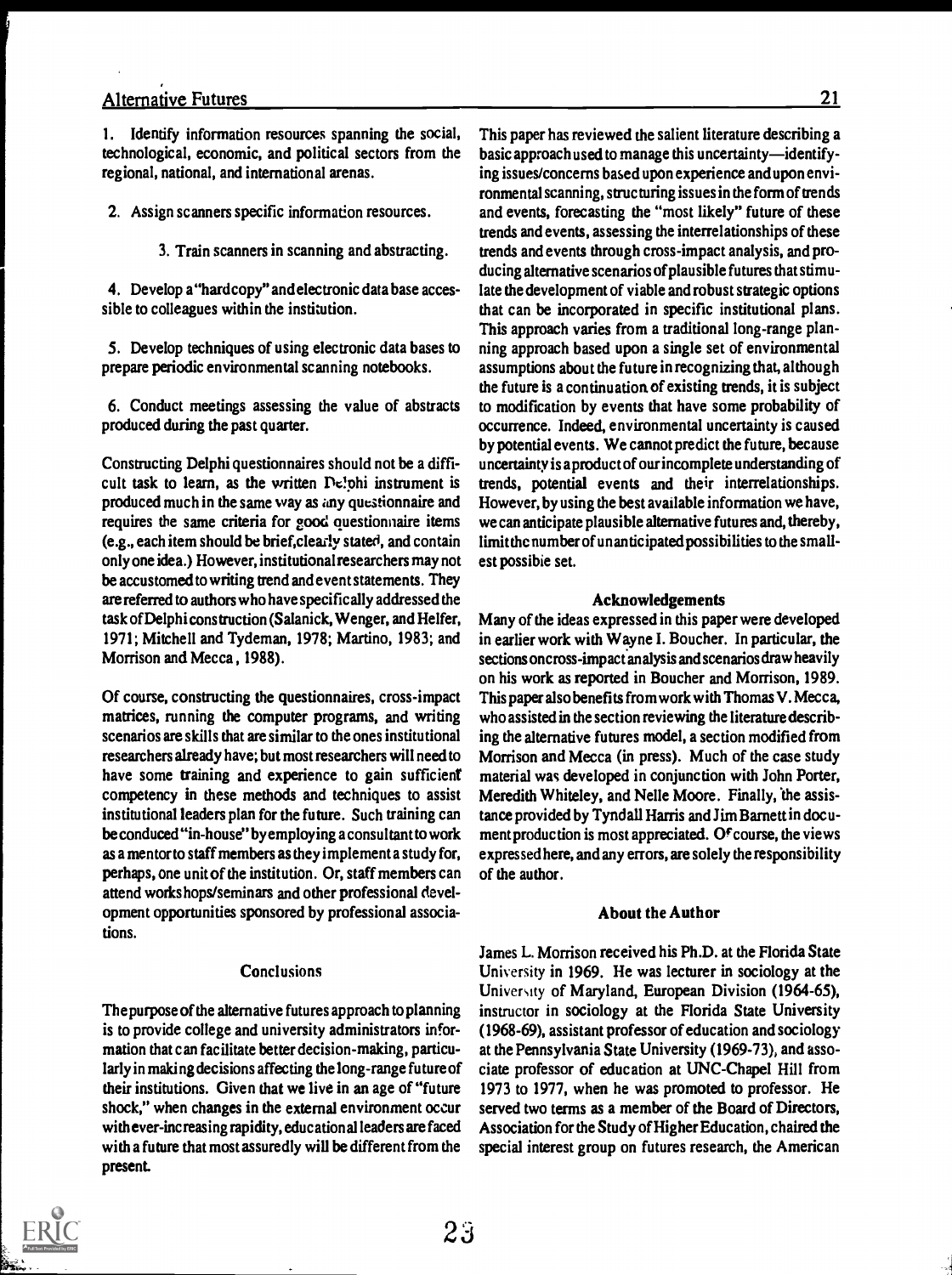Educational Research Association, chaired the editorial board, The Review of Higher Education, and served as consulting editor of The Review of Educational Research and The American Educational Research Journal. He served as vice president (Division J--Postsecondary Education), the American Educational Research Association, and as convener of the Forum on Environmental Scanning, The American Association for Higher Education. Coeditor of Applying Methods and Techniques of Futures Research (Jossey-Bass, 1983) and coauthor of Futures Research and the Strategic Planning Process (Association for the Study of Higher Education, 1984), his research and writing activities focus on using futures research methods in educational planning and policy analysis. His consulting activities focus on assisting colleges and universities in developing environmental scanning/forecasting systems to augment their long-range planning processes.

## References and Additional Sources

- Aguila; F. J. (1967). Scanning the business environment. New York: MacMillan.
- Aldrich, H. (1979). Organizations and environments. Englewood Cliffs, NJ: Prentice Hall.
- Alexis, M. and Wilson, CZ. (1967). Organizational decision making. Englewood Cliffs, NJ: Prentice Hall.
- Alter, S., Drobnick, R., and Enzer, S. (1978). A modeling structure for studying the future. (Report No. M-33). Los Angeles, CA: University of Southern California, Center for Futures Research.
- Anderson, C. R., and Paine, F. T. (1975). Managerial perceptions and strategic behavior. Academy of Management Journal, 18, 811-823.
- Andrews, K.R. (1971). The concept of corporate strategy. Howewood, IL: Dow Jones-Irwin.
- Ansoff, H. I. (1975). Managing strategic surprises by response to weak signals. California Management Review, 18(2), 21-33.
- Armstrong, J.S. (1978). Long-range forecasting. New York: Wiley.
- Asher, W. (1978). Forecasting: An appraisal for policy makers and planners. Baltimore MD: The John Hopkins University Press.
- Ashley, W. C. and Hall, L. (1985). Nonextrapolative strategy. In J.S. Mendell (Ed.), Nonextrapolative methods in business forecasting (pp. 61-76). Westport, CT: Quorum Books.
- Ayres, R.V. (1969). Technological forecasting and long-range planning. New *fork: McGraw-Hill.*
- Barton, R. F. (1966). Realight and business policy decisions. Academy of Management, June, 117- 122.
- Becker, H. S. (1983). Scenarios: Importance to policy analysts. Technological Forecasting and Social Change, 18, 95-120.
- Berquist, W. H. and Shumaker, W. A. (1976). Facilitating comprehensive institutional development. In W. H. Berquist and W. A. Shumaker (Eds.), A comprehensive approach to instructional development (pp. 1-48). New Directions for Higher Education No. 15. San Francisco, CA: Jossey-Bass.
- Blaylock, B. K. and Reese, L. T. (1984). Cognitive style and the usefulness of information. Decision Science, 15, 74-91.
- Boucher, W.I. (1975). An annotated bibiography on cross-impact analysis. Glastonbury, CT: The Futures Group.
- Boucher, W.I. (Ed.). (1977). The study of the future: An agenda for research. Washington, DC: US Government Printing Office.
- Boucher, W.I. (1984). PDOS Technical Advisors' Final Report: Chapters Prepared by Benton International, Inc. Prepared for the Futures Team of the Professional Development of Officers Study (PDOS), Office of the U.S. Army Chief of Staff. Torrance, CA: Benton International.
- Boucher, W. I. (1985). Scenario and scenario writing. In J.S. Mendell (Ed.), Nonextrapolative methods in business forecasting (pp. 47-60). Westport, CT: Quorum Books.
- Boucher, W. I. and Morrison, J. L. (in press). Alternative recruiting environments for the U.S. Army. Alexandria, VA: Army Research Institute.
- Boucher, W.I. (1982). Forecasting. In J. S. Nagelschmidt, (Ed.). Public affairs handbook: Perspectives for the 80's (pp. 65-74). New York, NY: AMACOM.
- Boucher, W.I. and Neufeld, W. (1981). Projections for the U.S. consumer finance industry to the year 2000: Delphi forecasts and supporting data, Report R-7. Los Angeles: Center for Futures Research, University of Southern California.
- Boucher, W.I. and Ralston, A. (1983). Futures for the U.S. Property/Casualty Insurance Industry: Final Report, Report R-11. Los Angeles: Center of Futures Research, University ot Southern California.
- Boulton, W. R., Lindsay, W. M., Frankhr. S. G., and Rue, L. W. (1982). Strategic planning: Determining the impact of environmental characteristics and uncertainty. Academy of Management Journal, 25, 500-509.
- Bourgeois, L. J. (1980). Strategy and environment: A conceptual integration. Academy of Management Review, 5, 25-39.

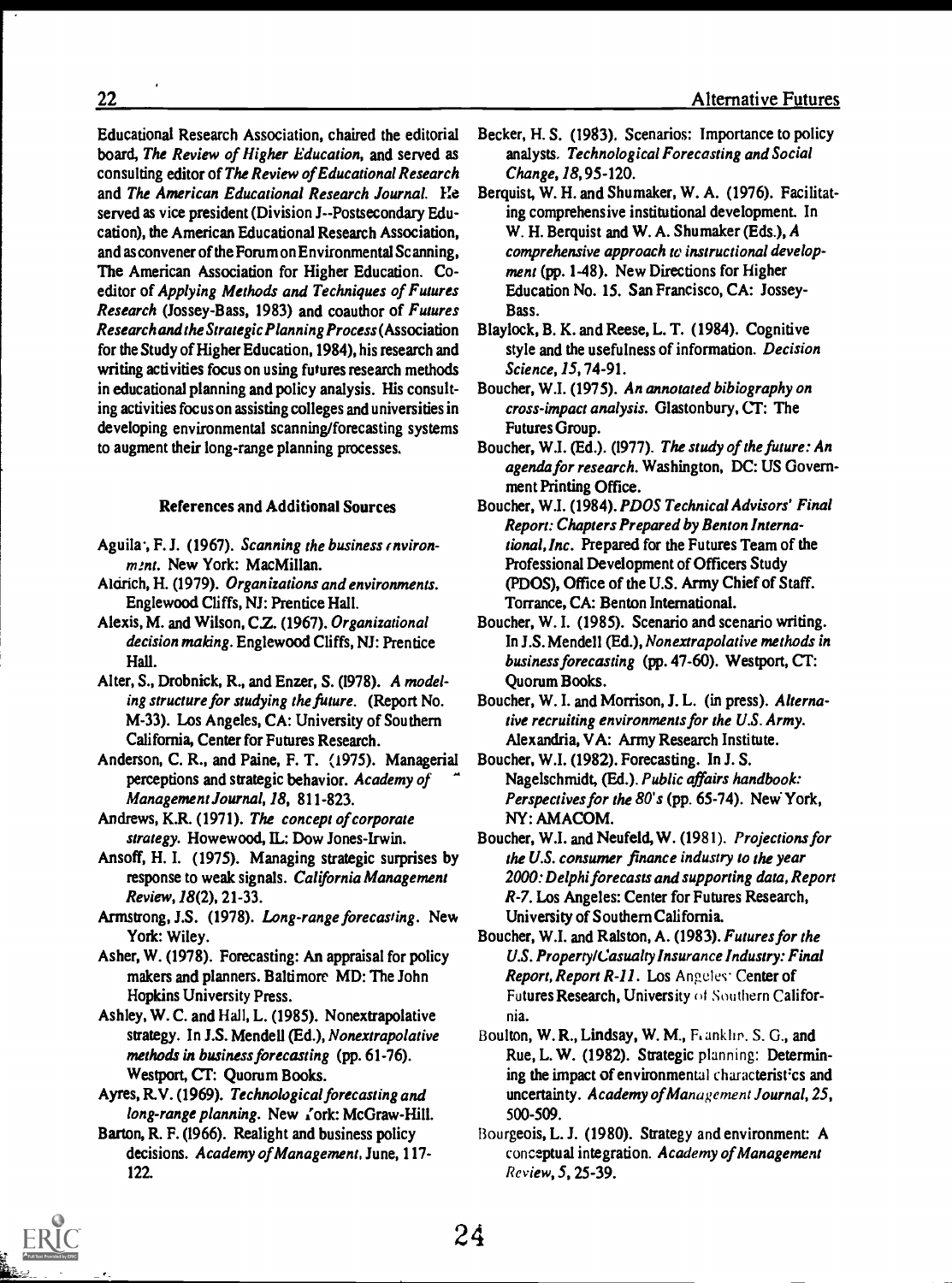- Bright, J. R. (1978). Practical technology forecasting concepts and exercise. Austin, TX: Sweet Publishing Company.
- Cameron, K. (1983). Strategic reponses to conditions of decline. Journal of Higher Education, 54, 359-380.
- Campbell, G. S. (1971). Relevance of signal monitoring to Delphi/cross-impact studies. Futures, 3, 401-404.

Campbell, R. M. (1966). A methodological study of

- the utilization of experts in business forecasting. Unpublished doctoral dissertation, University of California at Los Angeles.
- Chaffee, Ellen Earle. (1985). The concept of strategy: From buisness to higher education. In J. C. Smart (Ed.) Handbook of theory and research in higher education (pp. 133 - 172). New York: Agathon.
- Cleland, D.I. and King, W.R. (1974). Developing a planning culture for more effective strategic planning. Long-Range Panning, 7 (3), 70-74.
- Coates, J. F. (1985). Scenarios part two: Alternative futures. In J. S. Mendell (Ed.), Nonextrapolative methods a business forecasting (pp. 21-46). Westport, CT: Quorum Books.
- Coates, J. F. (1986). Issues management: How you plan, organize, and manage issues for the future. Mt. Airy, Md: Lomand.
- Cope,R. G. (1978). Strategic policy planning: A guidefor college and university administration. Littleton, CO: The Ireland Educational Corporation.
- Cope, R. G. (1981). Strategic planning, management, and decision making. Washington, D.C.: American Associa-
- tion for Higher Education. Cope, R. G. (1988). Opportunity from strength: Strate-
- gic planning clarified with case examples. Washington, D.C.: Association for the Study of Higher Education
- Dalkey, N. and Helmer, 0. (1963). An experimental applicatirn of the Delphi method to the use of experts. Management Science, 9 (3), 458-467.
- Dede, C. (in press). Strategic planning and future studies in teacher education. In W. Robert Houston (Ed.), Handbook of research on teacher education. Macmillan.
- de Jouvenel, B. (1967). The art of conjecture. New York: Basic Books.
- Dill, W. R. (1958). Environment as an influence on managerial autonomy. Administrative Science Quarterly, 2, 409-443.
- Dube, C. S. and Brown, A. W. (1983). Strategy assessment: A rational response to university cutbacks. Long-range planning, 17, 527-533
- Ducot, C. and Lubben, G.J. (1980). A topology for scenarios. Futures, 12, 1, 51-59.
- Duncan, O.D. (1973). Social forecasting: The state of the art. The Public Interest, 17, 88-118.
- Duncan, R. B. (1975). The complexity of organizational environment and perceived uncertainty. Administrative Quarterly Review, 17, 527-533.
- Duperrin, J.C. and Godet, M. (1975). SMIC 74 A method for constructing and ranking scenarios. Futures, 302-341.
- Durand, J. (1972). A new method for constructing scenarios. Futures, 323-330.
- Dutton, J.E. and Duncan, R.B. (1987). The creation of momentum of change through the process of strategic issue diagnosis. Strategic Management Journal, 8, 279-295.
- Ellison, N. (1977). Strategic planning. Community and Junior College Journal, 48 (9), 32-35.
- Emery, F. E. and Trist, E. L. (1965). The causal texture of organizational environments. Human Relations, 18, 21-32.
- Enzer, S. (1970). A case study using forecasting as a decision-making aid. Futures, 4, 341-362.
- Enzer, S. (1977). Beyond bounded solutions. Educational Research Quarterly,1, (4), 21-33.
- Enzer, S. (1979). An interactive cross-impact scenario generator for long-range forecasting, Report R-1. Los Angeles: Center for Futures Research, University of Southern California.
- Enzer, S. (1980a). INTERAX-An interactive model for studying future business environments: Part I. Technological Forecasting and Social Change, 17 (2), 141-159.
- Enzer, S. (1980b). INTERAX--An interactive model for studying future business environments: Part Il. Technological Forecasting and Social Change,17 (3), 211-242.
- Enzer, S. (1983). New directions in futures methodology. In James L. Morrison and Wayne I. Boucher (Eds.), Applying methods and techniques of futures research (pp. 69-83). San Francisco, CA: Jossey-Bass, Inc.
- Enzer, S., Boucher, W.I. and Lazar, F.D. (August,1971). Futures research as an aid of government planning in Canada, Report R-22. Menlow Park, CA: Institute for the Future.
- Etzioni, A. (1968). The active society: A theory of societal and political processes. New York: Free Press.
- Fahey, L., King, W.R., and Narayanan, V.K. (1981). Environmental scanning and forecasting in strategic planning: The state of the art. Long-Range Planning.
- Fisher, G. (1987). When oracles fail: A comparison of four proceedures for aggregating probability forecasts. Oragnizational Behavior and Human Performance, 28, pp. 96-110.



<sup>,</sup>

25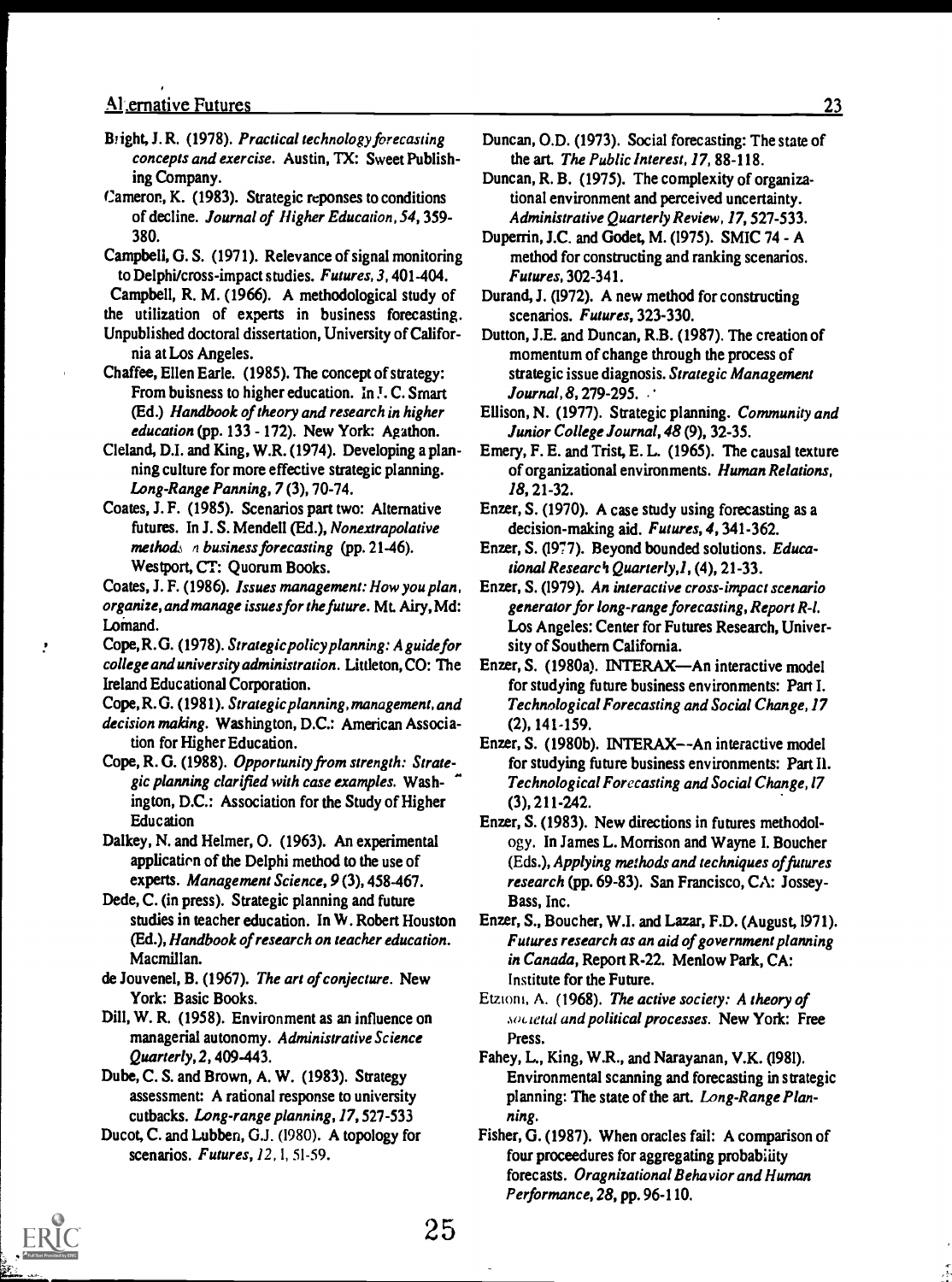- Fowles, J. (Ed.). (1978). Handbook of futures research. Westport, CT: Greenwood Press.
- Gabor, D. (1964). Inventing the future. New York: Knopf.
- Gibson, R. (1968). A general systems approach to decision-making in schools. The Journal of Educational Administration, 6, 13-32.
- Goldfarb, D.L. and Huss, W.W. (1988). Building scenarios for an electric utility. Long-Range Planning, 21, 79-85.
- Gollattscheck, J. F. (1983). Strategic elements of external relationships. In G. A. Myran (Ed.), Strategic management in the community college (pp. 21-36). New Directions for Community Colleges, No. 44. San Francisco: Jossey-Bass.
- Gordon, T.J. (1968). New approaches to Delphi. In J.R. Wright (Ed.),Technological forecasting for industry and government (pp. 135-139). Englewood Cliffs, NJ: Prentice-Hall, Inc.
- Gordon, T.J. (1977). The nature of unforeseen developments. In W.I. Boucher (Ed.), The study of the future. (pp. 42-43). Washington, DC: US Government Printing Office.
- Gordon, T.J. , and Haywood, A. (December,1968). Intitial experiments with the cross-impacts matrix method of forecasting. Futures, 1 (2), 100-116.
- Gordon, T.J., Rochberg, R., and Enzer, S. (August, 1970). Research on cross-impact techniques with applications to selected problems in economics, political science, and technology assessment, Report R-12. Menlow Park, CA: Institute for the Future.
- Gray, D.H. (1986). Uses and misuses of strategic planning. Harvard Business Review, 64 (1), 89-97.
- Guild, P. B. (1987). How leaders' minds work. In L. T. Sheive and M. B. Schoenheit (Eds.), Leadership: Examining the elusive (pp. 81-92). Washington, D.C.: 1987 Yearbook of the Association for Supervision and Curriculum Development.
- Guerjoy, H. (1977). A new taxonomy of forecasting methodologies. In W.I. Boucher (Ed.), The study of the future: An agenda for research. Washington, D.C.: US Government Printing Office.
- Gustafson, D. H., Shulka, R. K., Delbecq, A. L. and Walster, G. W. (1973). A comparative study of difference in subjective likelihood estimates made by individuals, interactive groups, Delphi groups, and nominal groups. Organizational Behavior and Human Performance, 9, 280-291.
- Halal, W. E. (1984). Strategic management: The stateof-the-art and beyond. Technological Forecasting and Social Change, 25, 239-261.
- Hall, R. H. (1977). Organizations: Structure and process. Englewood Cliffs, NJ: Prentice-Hall, Inc.
- Hambrick, D.C. (1982). Environmental scanning and organizational strategy. Strategic Management Journal, 2, 159-174.
- Hawken, P., Ogilvy, J., and Schwartz, P. (1982). Seven tommorrows. New York: Bantam.
- Hatten, K.J. and Schendel, D.E. (1975). Strategy's role in policy research. Journal of Economics and Business, 8, 195-202.
- Hearn, J. C. (1988). Strategy and resources: Economic issue in strategic planning and management in higher education. In J. C. Smart (Ed.), Handbook of theory and research in higher education (pp. 212- 281). New York: Agathon.
- Hearn, J. C. and Heydinger, R. B. (1985). Scanning the university's external environment. Journal of Higher Education, 56(4), pp. 419-445.
- Helmer, 0. (1972). Cross impact gaming. Futures, 4, 149-167.
- Helmer, O. (1983). Looking forward: A guide to futures research. Beverly Hills, CA: Sage.
- Helmer, 0. and Rescher, N. (1959). On the epistemology of the inexact sciences. Management Science, 1,25-52.
- Henckley, S.P. and Yates, J.R. (Eds.). (1974). Futurism in education: Methodologies. Berkeley, CA: McCutchan.
- Heydinger, R. B. and Zenter, R. D. (1983). Multiple scenario analysis as a tool for introducing uncertainty into the planning process. In J. L. Morrison, W. L. Renfro and W. I. Boucher (Eds.), Applying methods and techniques of futures research (pp. 51- 68). New Directions for Institutional Research No. 39. San Francisco: Jossey-Bass.
	- Hirschorn, L. (1980). Scenario writing: A developmental approach. Journal of the American Institute ofPlanners, 46, 172-183.
	- Hobbs, J.M. and Heany, D.F. (1977). Coupling strategy to operating plans. Harvard Business Review, 55 (3), 119-126.
	- Hogarth, R. M. (1978). A note on aggregating opinions. Organizational Behavior and Human Performance, 21, 40-46.
	- Hogarth. R.M. and Makridakis, S. (1981). Forecasting and planning: An evaluation. Management Science, 27(2),115-138.
	- Ireland, R. D., Hitts, M.A., Bettsm, R.A., and DePorras. D.A. (1987). Strategy formulation processes: Differences in perceptions of strengths and weaknesses indicates and environmental uncertainty by managerial level. Strategic Management Journal, 8, 469-485.
	- Jain, S. C. (1984). Environmental scanning in U.S. corporations. Long-Range Planning, 17, 117-128.
	- Jantsch, E. (1967). Technological forecasting in perspective. Paris: Organization for Economic Cooperation and Development.

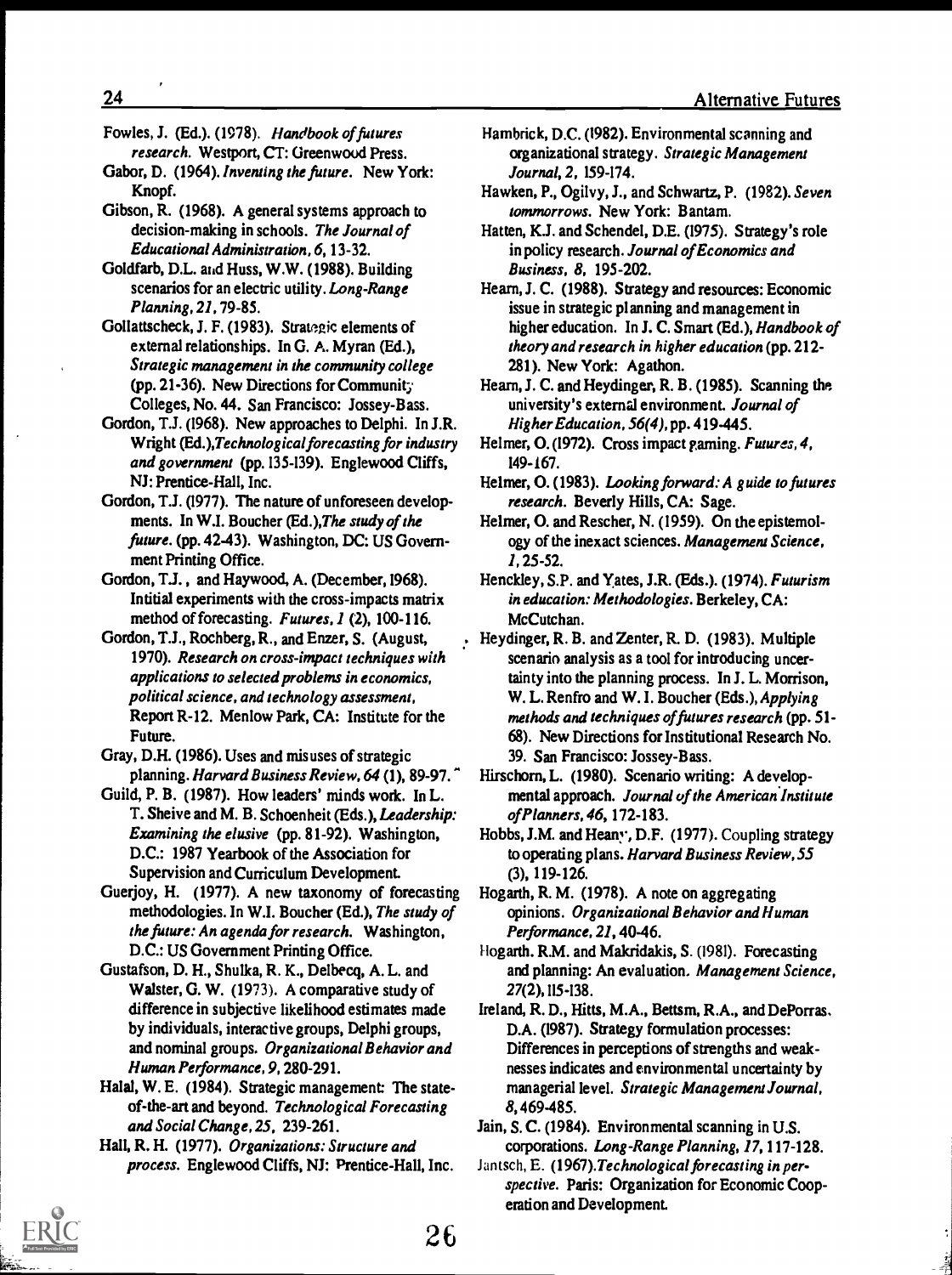- Jauch, L.R. and Kraft, K.L. (1986). Strategic management of uncertainty. Academy of Management Review, 11(4), 77-790.
- Jones, J. and Twiss, B. (1978). Forecasting technology for planning decisions. New York: Petrocelli.
- Joseph, E. (1974). An introduction to studying the future. In S. P. Henchley and J. R. Yates (Eds.), Futurism in education: Methodologies (pp. 1-26). Berkeley, CA: McCutchen.
- Kahn, H. and Wiener, A. (1967). The Year 2000. New York: Macmillan.
- Kahneman, D., Slovic, P., and Tversky, A. (1982). Judgment nder uncertainty: Heuristi as and biases. New York: Cambridge University Press.
- Kane, J. and Vertinsky, I. B. (1975). The arithmetic and geometry of the future. Technological Forecasting and Social Change, 8,115-130.
- Kast, F. L. and Rosenzweig, J. (1979). Organization and management: A systems approach. New York: McGraw-Hill.
- Kefalas, A. andSchoderbeck, P. P. (1973). Scanning the business environment: Some empirical results. Decision Science, 4, 63-74.
- Keller, G. (1983). Academic strategy: The management revolution in American higher education. Baltimore, MD: The Johns Hopkins University Press.
- Kiesler, S. and Sproul, L. (1982). Managerial response to changing environments: Perspectives on problem sensing from social cognition. Administrative Science Quarterly, 27, 548-570.
- King, W. (1982). Using strategic issue analysis in longrange planning. Long-Range Planning,15, 45-49.
- Klein, H. E. and Newman, W. H. (1980). How to integrate new environmental forces into strategic planning. Management Review, 19, 40-48.
- Kotler, P. and Murphy, P. (1981). Strategic planning for higher education. Journal of Higher Education, 52, 470-489.
- Lawrence, P. and Lorsch, J. (1967). Organization and environment. Boston, MA: Harvard Business School.
- Leblebici, H. and Salancik, G. R. (1981). Effects of environmental uncertainty on information and decision processes in banks. Administration Science Quarterly, 26, 578-598.
- Lee, S.M. and Van Horn, J.C. (1983). Academic administration: Planning, budgeting and decision making with multiple objectives. Lincoln, NE: University of Nebraska Press.
- Lenz, R. T. (1987). Managing the evolution of the strategic planning process. Business Horizons, 30, 74-80.
- Lenz, R. T. and Engledow, J.L. (1986). Environment analysis: The applicabili of current theory. Strategic Management Journal, 7, 329-346.
- Lindsay, W. M. and Rue, L W. (1980). Impact of the organization environment on the long-range planning process: A contingency view. Academy of Management Journal, 23, 385-404.
- Linneraan, R.E. and Klein, H.E. (1979). The use of multiple scenarios by U.S. industrial companies. Long-Range Planning, 12, 83-90.
- Linstone, H.A. and Turoff, M. (Eds.). (1975). The Delphi method: Techniques and application. Reading, MA: Addison-Wesley.
- Linston, H.A. and Simmonds, W.H. (Eds.). (1977). Futures research: New directions. Reading, MA: Addison-Wesley.
- Lozier, G. G. and Chittipc i, K. (1986). Issues management in strategic planning. Research in Higher Educaiton,24(1), pp. 3-13.
- Lyles, M. and Mitroff, I. (1980). Organizational problem formulation: An empirical study. Administrative Science Quarterly, 25, 102-119.
- Mandel, T. F. (1983). Futures scenarios and their use in corporate strategy. In K. J. Albert (Ed.), The strategic management handbook (pp. 10-21). New York: McGraw-Hill Book Company.
- Martino, J. P. (1983). Technological forecasting for decision-making (2nd ed.). New York: North-Holland.
- May, L. Y. (1987). Planning for the future of United Methodist education. Draft Ph.D. dissertation proposal, School of Education, University of North Carolina at Chapel Hill, NC.
- McConkey, D.D. (1987). Planning for uncertainty. Business Horizons, 40-45.
- McKenney, J. L. and Keen, P. (1974). How managers' minds work. Harvard Business Review, 79-90.
- Meadows, D.H., Meadows, D.L., Randers, J., and Behrens, W. W. III. (1972). The limits to growth. New York: Universe Books.
- Mecca, T. V. and Adams, C. F. (1981). The educational quest guide: Incorporrtion of environmental scanning into educational planning. Greenwood, SC: Institute for Future Systems Research.
- Mecca, T.V. and Adams, C. F. (1982). alternative futures: An environmental scanning process of educational agencies. World Future Society Bulletin, 16, 7-12.
- Mecca, T. V. and Adams. C. F. (April, 1985). Policy analysis and simulation system for educational institutions. Paper presented at the Annual Meeting of the American Educational Research Association, Chicago, IL (ERIC Document Report Reproduction Service No. ED 265-632).

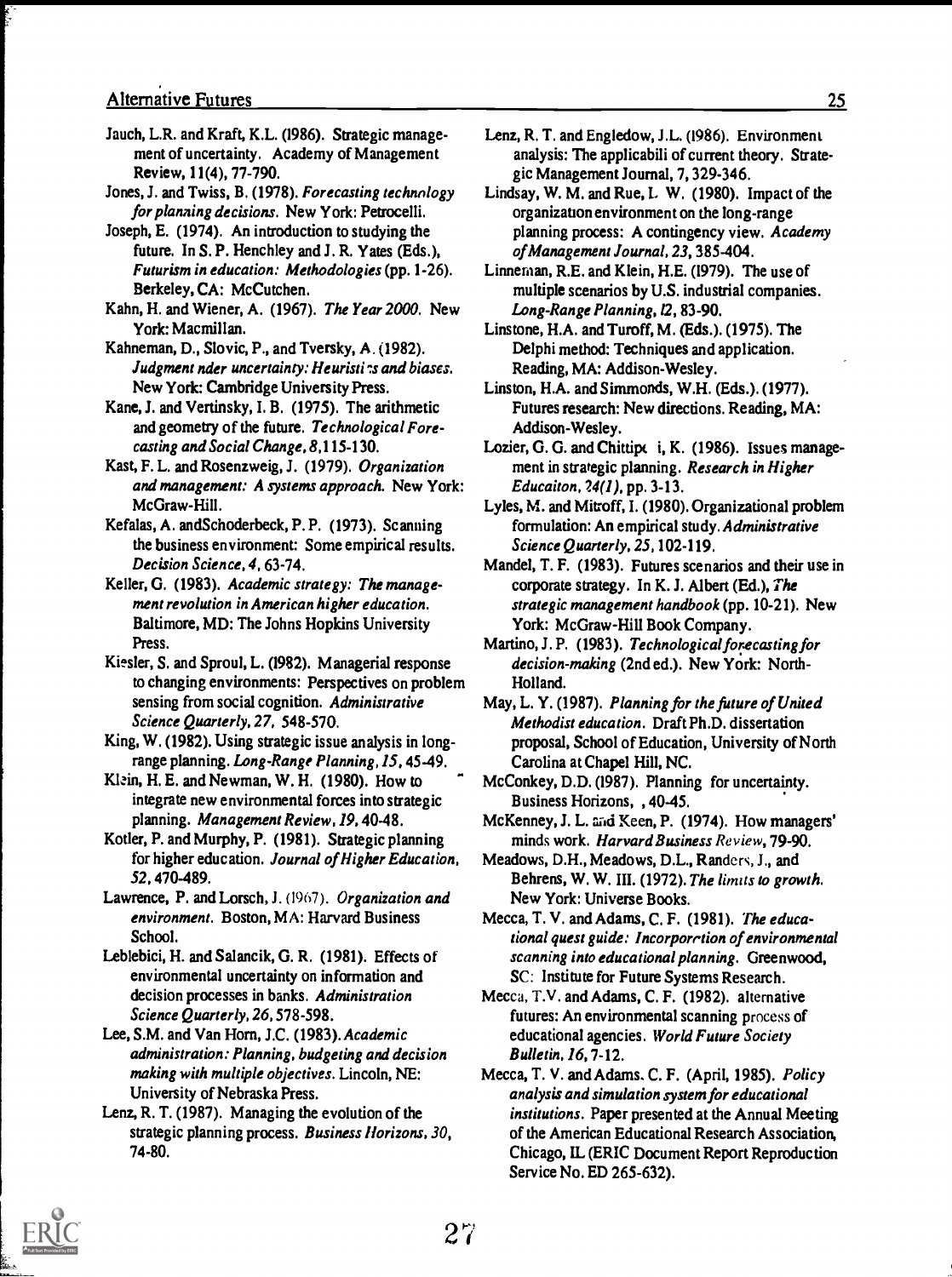- Mendell, J.S. (1985a). Putting yourself in the scenarios: A calculus of mental manipulations. In Jay S. Mendell (Ed.), Nonextrapolative methods in business forecasting (pp 77-80). Westport, CT: Quorum Books.
- Mendell, J.S. (1985b). Improving your ability to think about the future: Training your consciousness. In Jay S. Mendell (Ed.), Nonextrapolative methods in business forecasting (pp. 81-90). Westport, CT: Quorum Books.
- Merriam, J. E. and Makover, J. (1988). Trend watching. New York: AMACOM.
- Michael, D. H. (1973). On planning to learn and learning to plan. San Francisco, CA: Jossey-Bass.
- Miller, D. and Friesen, P.H. (1983). Strategy-making and environment: The third link. Strategic Management Journal. 4, 221-235.
- Miller, D. and Friesen, P. H. (1980). Archetypes of organizational transitions. Administrative Science Quarterly, 25, pp. 268-299.
- Milliken, F.J. (1987). Three types of perceived uncertainty about the environment: State, effect, and response uncertainty. Academy of Management, 12(1), 133-143.
- Miner, F. C. (1979). A comparative analysis of free diverse group decision-making approaches. Academy of Management Journal, 22(1), 81-93.
- Mintzber, H., Raisinghani, D., and Theoret, A.  $(1976)$ . The structured of unstructured decision processes. Academy of Management Review, 21, 246-275.
- Mintzberg, H. (1978). Patterns in strategy formation. Management Science, 24 , (9), 934-948.
- Mitchell, R. B. and Tydeman, J. (1978). Subjective conditional probability modeling. Technological Forecasting and Social Change, 11, 133-152.
- Mitchell, R. B., Tydeman, J., and Georgiades, J. (1979). Structuring the future application of a scenario generating procedure. Technological Forecasting and Social Change, 14, 409-428.
- Morrison, J. L. (1988, July-August). Developing an environmental scanning/forecasting capability: Implications from a seminar. Paper presented at the meeting of the Society for College and University Planning, Toronto (Ontario), Canada.
- Morrison, J. L. (1987). Establishing an environmental scanning/forecasting system to augment college and university planning. Planning for Higher Education, 15(1), 7-22.
- Morrison, J. L. and Mecca, T. V. (in press). Managing uncertainty: Environmenal analysis/forecasting in academic planning. In J. M. Smart (Ed.) Handbook of Theory and Research in Higher Education, vol S. New York: Agathon Press.
- Morrison, J. L. and Mecca, T. V. (1988). ED QUEST-Linking environmental scanning for strategic management. Chapel Hill, NC: Copytron.
- Morrison, J. L., Renfro, W. L.. and Boucher, W. I. (1983). Applying methods and techniques of futures research. New directions in institutional research, No. 39. San Francisco: Jossey-Bass.
- Morrison, J. L., Simpson, E., and McGinty, D. (March, 1986). Establishing an environmental scanning program at the Georgia center for continuing education. Paper presented at the 1986 annual meeting of the American Association for Higher Education, Washington, D.C.
- Morrison, J. L., Renfro, W. L. ,and Boucher W. I. (1984). Futures research and the strategic planning process: implications for higher education. ASHE-ERIC Higher Education Researc in Rapport No. 9, 1984. Washington, D.C.: Association for the Study of Higher Education.
- Nanus, B. (1979). QUEST-quick environmental scanning technique (Report No. M34). Los Angeles, CA: University of Southern California, Center for Futures Research.
- Nelms, K. R. and Porter, A. L. (1985). EFTE: An interactive delphi method. Technological Forecasting and Social Change, 28, 43-61.
- Norris, D. M. and Poulton, N. L. (1987). A guide for new planners. Ann Arbor, MI: The Society for College and University Planning.
- Nutt, P. (1979). Calling out and calling off the dogs: Managerial diagnosis in public service organizations. Academy of Management Review, 4, 203-214.
- Nutt, P. (1986). Decision style and its impact on managers and management. Technological Forecasting and Social Change, 29, 341-366.
- Nutt, P. (1986). Decision style and strategic decisions of top executives. Technological Forecasting and Social Change, 30, 39-62.
- Osborne, R. N. and Hunt, J. L. (1974). Environment and organization effectiveness. Administrative Science Quarterly, 18, 231-246.
- Pflaum, A. (March, 1985). External scanning: An introduction and overview. Unpublished manuscript, University of Minnesota.
- Porter, A.L. (1980). A guidebook for technology assessment and impact analysis. New York: Elsevier Science Publishing Company.
- Pounds, W.F. (1969). The process of problem finding. Industrial Management Review, 2, 1-19.
- Ptaszynski, J. G. (1988). alterna'ive futures as an organizational developmen. activity. Ph.D. dissertation proposal, School of Education, University of North Carolina at Chapel Hill.
- Pyke, D. L. (1970). A practical approach to delphi. Futures, 2(2), 143-152.



26